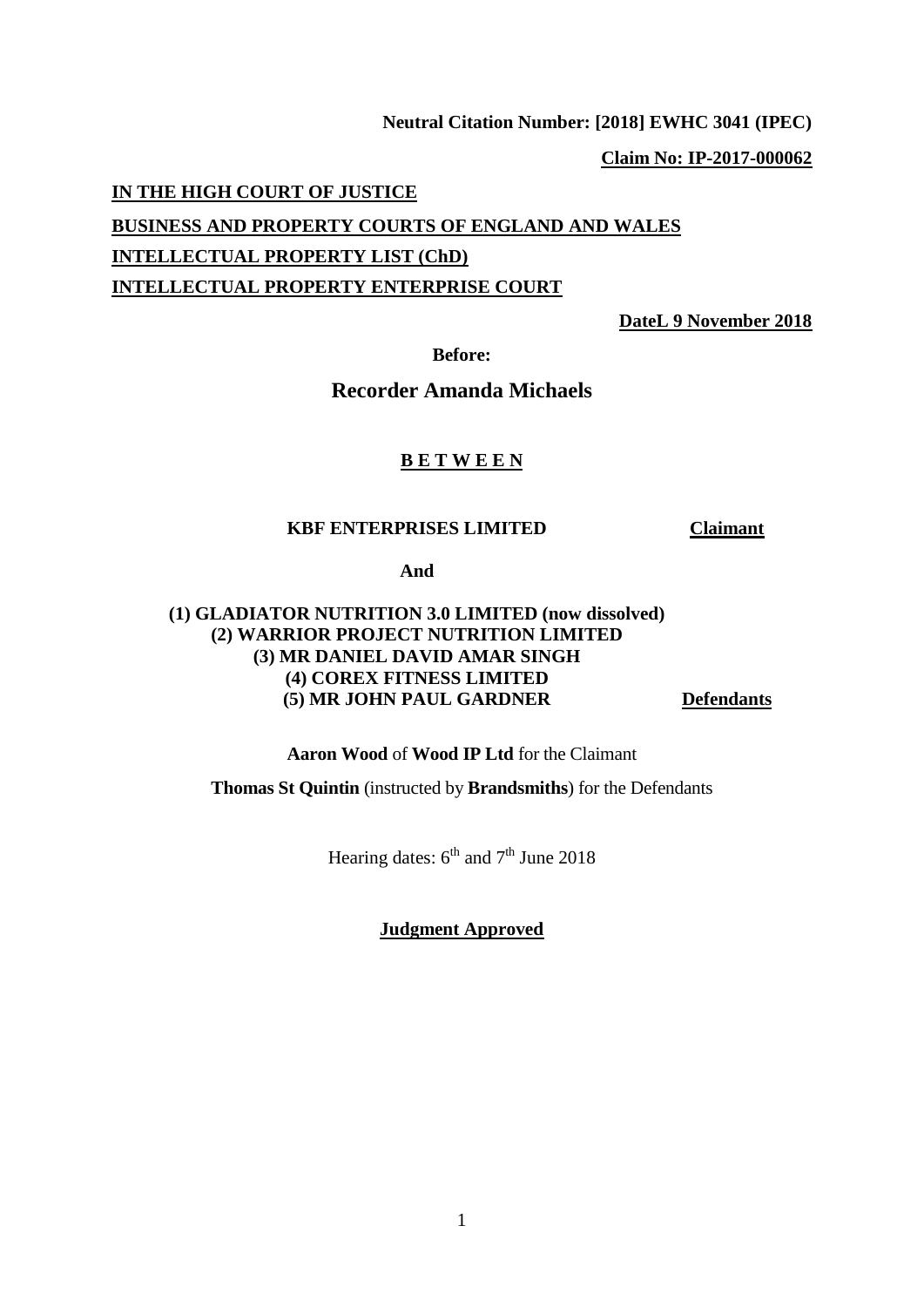# **Miss Recorder Amanda Michaels:**

## **Introduction**

- 1. The Claimant company KBF Enterprises Ltd runs a retail business under the name Bodybuilding Warehouse and manufactures and sells branded sports nutrition products or supplements, including products bearing its own marks Warrior and Warrior Supplements. The Claimant alleges that the Defendants have infringed four of its UK trade marks which consist of or include the word Warrior and have passed off their goods as those of the Claimant by using the sign 'The Warrior Project' in relation to sports nutrition products.
- 2. The Third Defendant, Mr Daniel Singh, ("Mr Singh") performed in the Sky TV programme 'Gladiators' under the stage name Warrior. The Defendants say that as a result of that exposure, as well as various additional activities carried out by Mr Singh, Mr Singh has since December 2008 (or some time in 2009) owned goodwill in the name Warrior when used in relation to fitness and body building. In response to the Claimant's claim for trade mark infringement and passing off, they have counterclaimed that the Claimant's trade marks are invalid and that the Claimant is passing itself off as connected with Mr Singh. They deny infringement and passing off.

# **Background**

## *The Claimant's business and marks*

- 3. The Claimant was incorporated on 1 June 2007. It was set up by Mr Kieran Fisher and he remains its managing director. In 2008 it began to trade as BodyBuilding Warehouse. Its business includes the distribution and sale of sports nutrition products and accessories on a retail and wholesale basis; customers include gyms, multiples and sports supplement shops. There are also online sales. The goods sold have included a variety of food, mineral or vitamin supplements, some of which are designed to be used by bodybuilders, and more recently the Claimant has had some success in selling energy and protein bars. Some of the goods sold by the Claimant bear third party marks, but the majority now bear the Claimant's own brands. Mr Fisher gave evidence that the Claimant's main own-brand is 'WARRIOR.' He said that he chose the name Warrior in 2010 but did not give clear evidence of the date when the Claimant first used any Warrior branding or Warrior alone. The earliest document showing use of Warrior marks was a copy of a page from the Claimant's website dated 13 November 2010, which is headed Warrior Supplements and refers to 'Warrior'. Mr Fisher said that the first two products sold were Warrior Rage and Warrior Blaze, but the 2010 webpage contained a description of 'Warrior Supplements' and offered 3 products for sale: Warrior Rage, Warrior Wrath and Warrior Stack. The earliest document showing use of Warrior Blaze was a page from the Claimant's website dated 31 October 2011. By that date, the Claimant was using the word Warrior in a stylised form (see Annex A) which I shall call the Warrior logo. It relied upon the logo as a form of use of the word Warrior, rather than for its stylisation.
- 4. The Claimant produced a number of documents showing the scale of sales and advertising of the range of Warrior products, but, as I explain further below, these did not clarify which Warrior marks had been used nor the scale of use at any specific period. The sales data identified Warrior Supplements as its best-selling brand from 2014 onwards, not Warrior alone. However, many of the documents upon which the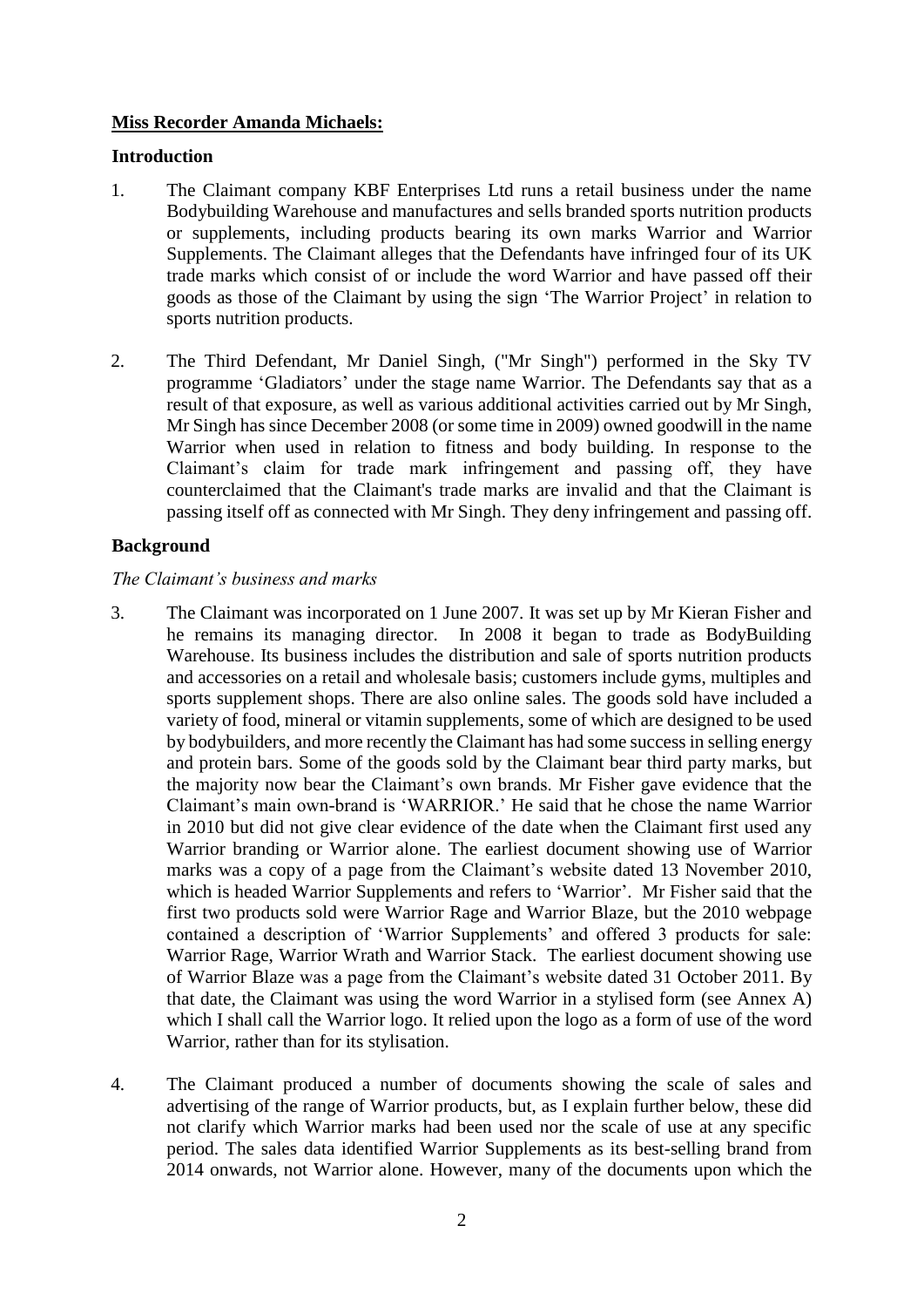Claimant relied, including sales data and web extracts, show use of the Warrior name or logo together with the individual product name, whether a name like Rage or Blaze, or a description of the product. The documents in evidence showed that the Warrior name or logo has tended to be presented in much smaller font than the name of the product (see Annex A). In my view there was a good deal of force in Mr Singh's contention that in more recent iterations, at least, the name of the individual product dominates the Warrior logo.

5. The Claimant relied in these proceedings upon four registered UK trade marks applied for between 2012 and 2016. The latest of those to be registered, consisting just of the word WARRIOR, was applied for only after the Defendants commenced their allegedly infringing activities:

| <b>Number</b> | <b>Mark</b>                          | <b>Filing</b><br><b>Date</b> | Specification                                                                                                                                                                                                                                                                                                                                                                                                                                                                                                                |
|---------------|--------------------------------------|------------------------------|------------------------------------------------------------------------------------------------------------------------------------------------------------------------------------------------------------------------------------------------------------------------------------------------------------------------------------------------------------------------------------------------------------------------------------------------------------------------------------------------------------------------------|
| 2621913       | <b>WARRIOR</b><br><b>SUPPLEMENTS</b> | 23/05/201<br>$\overline{2}$  | Class 5:<br>Amino acid supplements,<br>vitamin/mineral supplements,<br>food supplements;<br>protein/carbohydrate<br>supplements, protein<br>supplements, vitamin, protein<br>and mineral enriched foods and<br>foodstuffs; all the aforesaid being<br>adapted for increasing muscle<br>size and endurance and health or<br>well-being<br>Class 30:<br>Flapjacks, caramel confectionery<br>and caramel and hazelnut<br>confectionery; nutritional<br>foodstuffs protein-based<br>confectionery, chocolate coated<br>or plain. |
| 3065879       | <b>WARRIOR</b><br><b>BLAZE</b>       | 25/07/201<br>4               | Class 5:<br>Nutraceuticals for use as a<br>dietary supplement; Slimming<br>purposes (Medical preparations<br>for -); Slimming pills; Dietary<br>supplements; Dietary<br>supplements for humans and<br>animals; Nutritional<br>supplements.                                                                                                                                                                                                                                                                                   |
| 3065882       | <b>WARRIOR FAT</b><br><b>BURNER</b>  | 25/07/201<br>$\overline{4}$  | Class 5:<br>Slimming pills; Dietary<br>supplements; Food supplements<br>for dietetic use; Nutritional<br>supplements.                                                                                                                                                                                                                                                                                                                                                                                                        |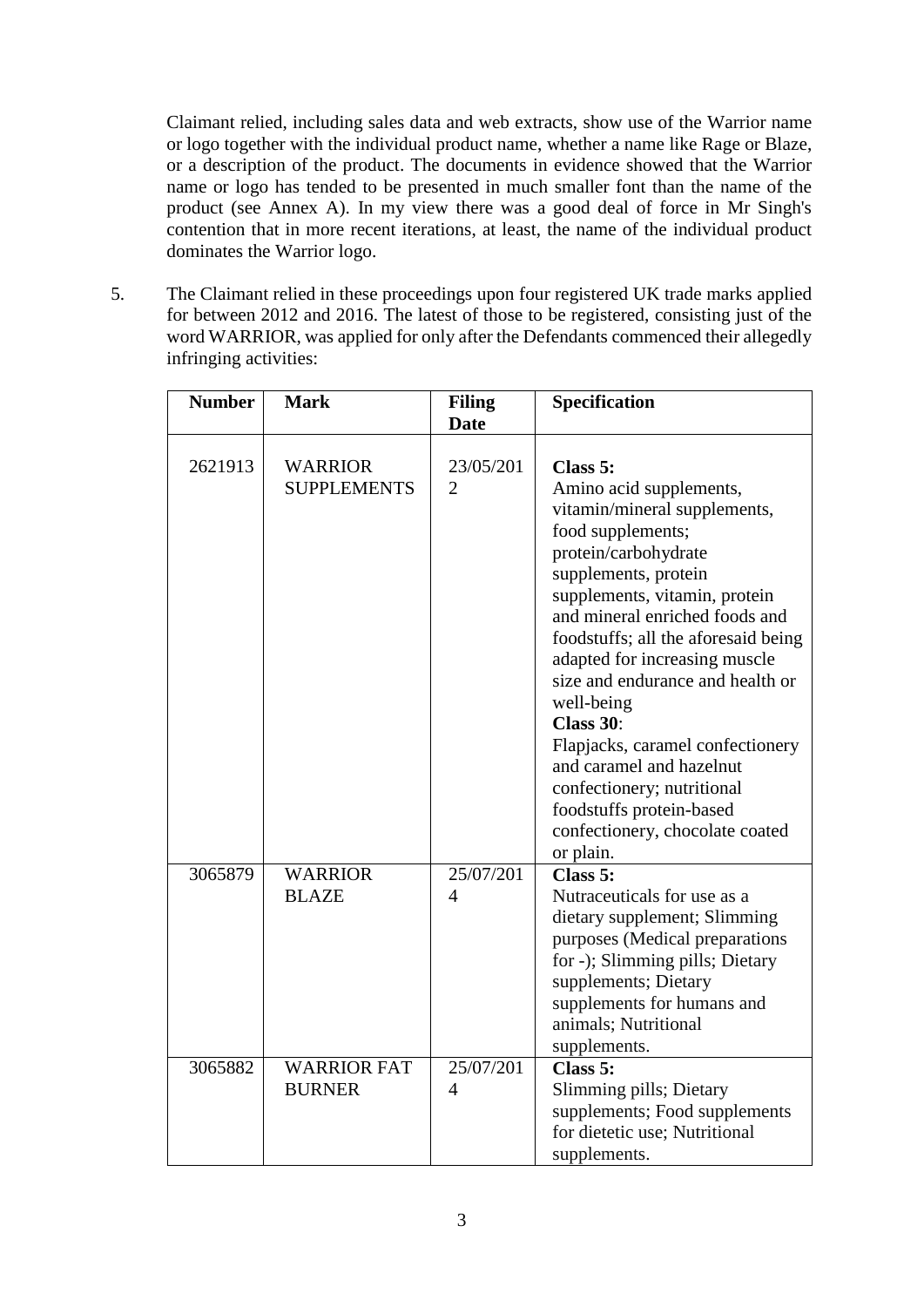| 3174979 | <b>WARRIOR</b> | 15/07/201 | Class 5:                         |
|---------|----------------|-----------|----------------------------------|
|         |                | 6         | Protein dietary supplements;     |
|         |                |           | Nutritional supplements;         |
|         |                |           | Vitamins and vitamin             |
|         |                |           | preparations; Protein dietary    |
|         |                |           | supplements.                     |
|         |                |           | Class 30:                        |
|         |                |           | Confectionery bars; Flapjacks;   |
|         |                |           | Foodstuffs in the form of snack  |
|         |                |           | foods; Foodstuffs made from      |
|         |                |           | oats.                            |
|         |                |           | Class $32:$                      |
|         |                |           | Protein-enriched sports          |
|         |                |           | beverages; Sports drinks; Sports |
|         |                |           | drinks containing electrolytes.  |

6. The Claimant said that it had made substantial use of the Warrior Supplements and Warrior marks and claimed that those two marks had a reputation in the UK.

# *The Defendants*

- 7. The programme Gladiators ran for a number of series on UK television between 1992 and 1997. Contestants who were members of the public undertook challenges of strength, speed and stamina in which they competed against an in-house 'gladiator.' The gladiators were chosen for their physical prowess, physique and fitness, some of them were body builders or trained in martial arts, and each of them was given a suitably martial stage-name. Mr Michael Ahearne appeared in some of the original shows under the stage name Warrior. The show was revived by Sky Television with new gladiators and ran for two more series in 2008 and 2009, with some additional one-off shows in 2009. The viewing figures for the programmes in 2009 were 700,000 for episode 1 and over 500,000 for each subsequent episode.
- 8. Mr Singh is a bodybuilder, fitness instructor and professional wrestler who, in December 2008, at the age of 21, became one of the gladiators. He appeared in the 12 episode series of Gladiators shown in 2009, and in 2 special shows, under the stagename Warrior.
- 9. Following his appearance in Gladiators, Mr Singh carried on a variety of activities in the UK and abroad. For instance, he worked as an actor in films/television, he promoted or endorsed third party fitness supplements, including by attendance at bodybuilding trade shows, and competed in or commentated upon mixed martial arts and wrestling events. The Claimant accepted that Mr Singh had worked in the fitness and entertainment industry, and in particular that he had endorsed certain third-party brands and supplements. However, there was a dispute between the parties as to the extent of such activities, in particular prior to the commencement of the Claimant's use of any Warrior marks, and whether, how or to what extent Mr Singh used the name Warrior in relation to his own trading activities.
- 10. The First Defendant company was incorporated on 16 February 2015. Its directors were Mr Singh and his brother Shaan (who was not involved in these proceedings). The Second Defendant was incorporated on 1 September 2015. Mr Singh is its sole director.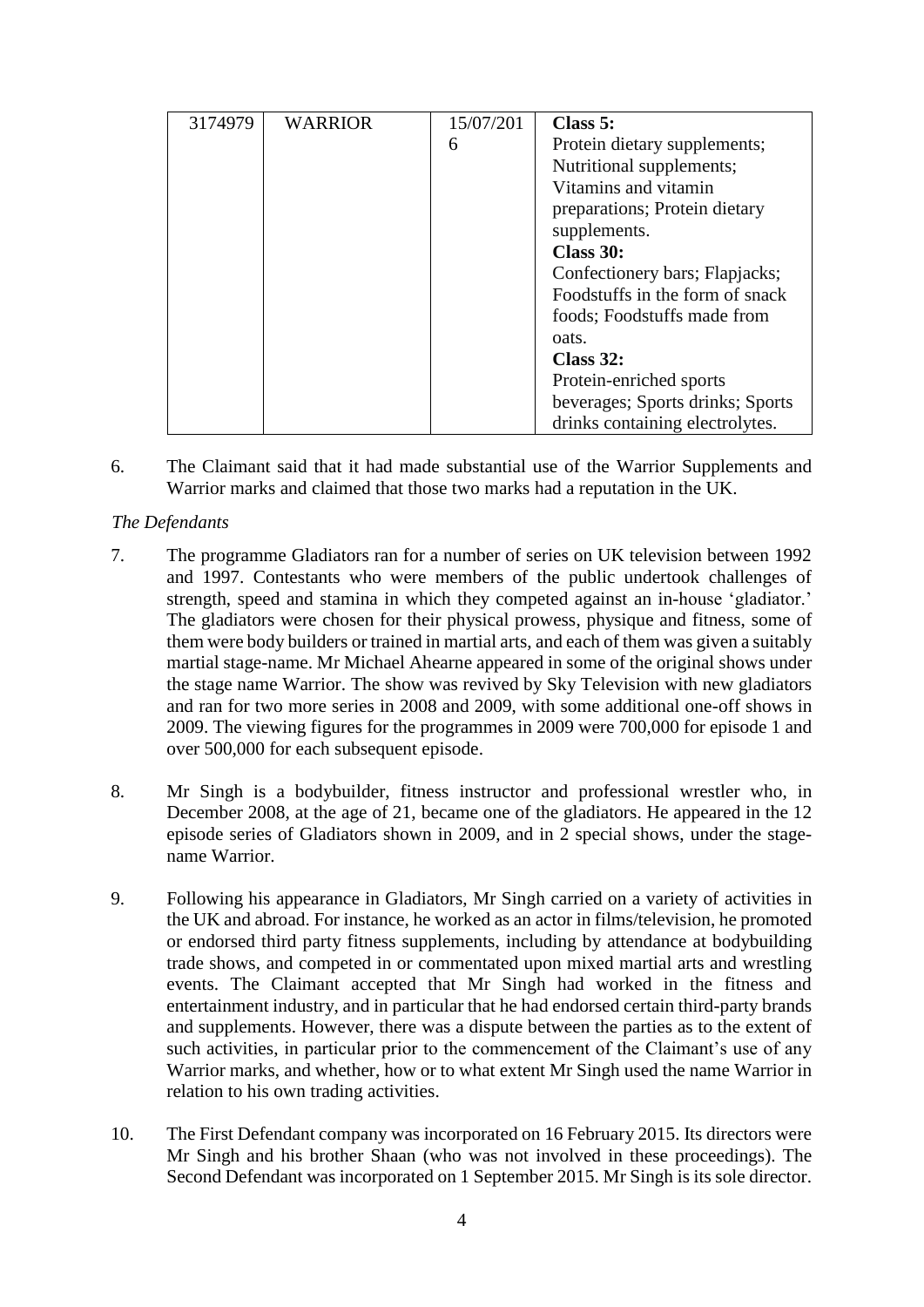11. On 14 July 2015, the domain name warriorproject.co.uk was registered in the name of Mr Gardner, the Fifth Defendant. On 6 October 2015 an application was made to the EUIPO to register the device trade mark 'The Warrior Project' for goods, including nutritional supplements in Class 5, sports and fitness clothing in Class 25 and cereal bars in Class 30. The device is as follows:



The EUTM application was made in the name of Deep Blue Sports Limited, a company of which Mr Gardner was then the sole director. It was registered on 20 April 2016. Mr Singh and Mr Gardner's evidence was that it was by mistake that the domain name and the trade mark applications were made in those names and said that they should have been registered in Mr Singh's name. Both the domain name and the EUTM were transferred into Mr Singh's name in 2016 following receipt of the letter of claim from the Claimant. I will refer to 'The Warrior Project' as 'TWP' and to the logo registered as the EUTM as 'the TWP logo.'

- 12. The Fourth Defendant was incorporated on 28 October 2015. Its sole director is the Fifth Defendant, Mr Gardner, and he is the ultimate (but indirect) shareholder of all of its issued shares.
- 13. In 2015, TWP and the TWP logo started to be used in relation to nutritional supplements of a kind primarily aimed at serious bodybuilders. There was some promotional activity in around June/July 2015 in which clothing was co-branded TWP and Corex. The extent of use at that stage was not clear. However, it was common ground (and this was reflected in a number of documents to which I was taken, such as a Facebook post by Mr Singh dated 14 September 2015) that by September 2015 sales of TWP nutritional supplements were being made on a wholesale basis to third party sports or nutrition shops, as well as through Gladiator Nutrition shops run by the First or Second Defendant.
- 14. The Second and Fourth Defendants admit marketing and selling TWP goods. TWP goods were advertised on the Fourth Defendant's website illustrated by a photograph of Mr Singh, and on Facebook pages for both The Warrior Project and Mr Singh.
- 15. I was not told how or when the Defendants' trading under TWP first came to the Claimant's notice, but on 15 July 2016 the Claimant applied to register its WARRIOR trade mark, and on 19 July 2016 a letter of claim was sent on behalf of the Claimant to Deep Blue Sports Ltd, copied to Mr Singh and Mr Gardner. It complained of the adoption of the TWP name for supplements and the registration of the EUTM and alleged that actual confusion had been caused by use of TWP. The letter alleged infringement of the Claimant's marks, and passing off, and sought undertakings from the Defendants. Solicitors acting for the Defendants replied substantively on 8 August 2016, denying liability, and claiming that in the world of bodybuilding and supplementation the Warrior name was uniquely associated with Mr Singh. No undertakings were offered.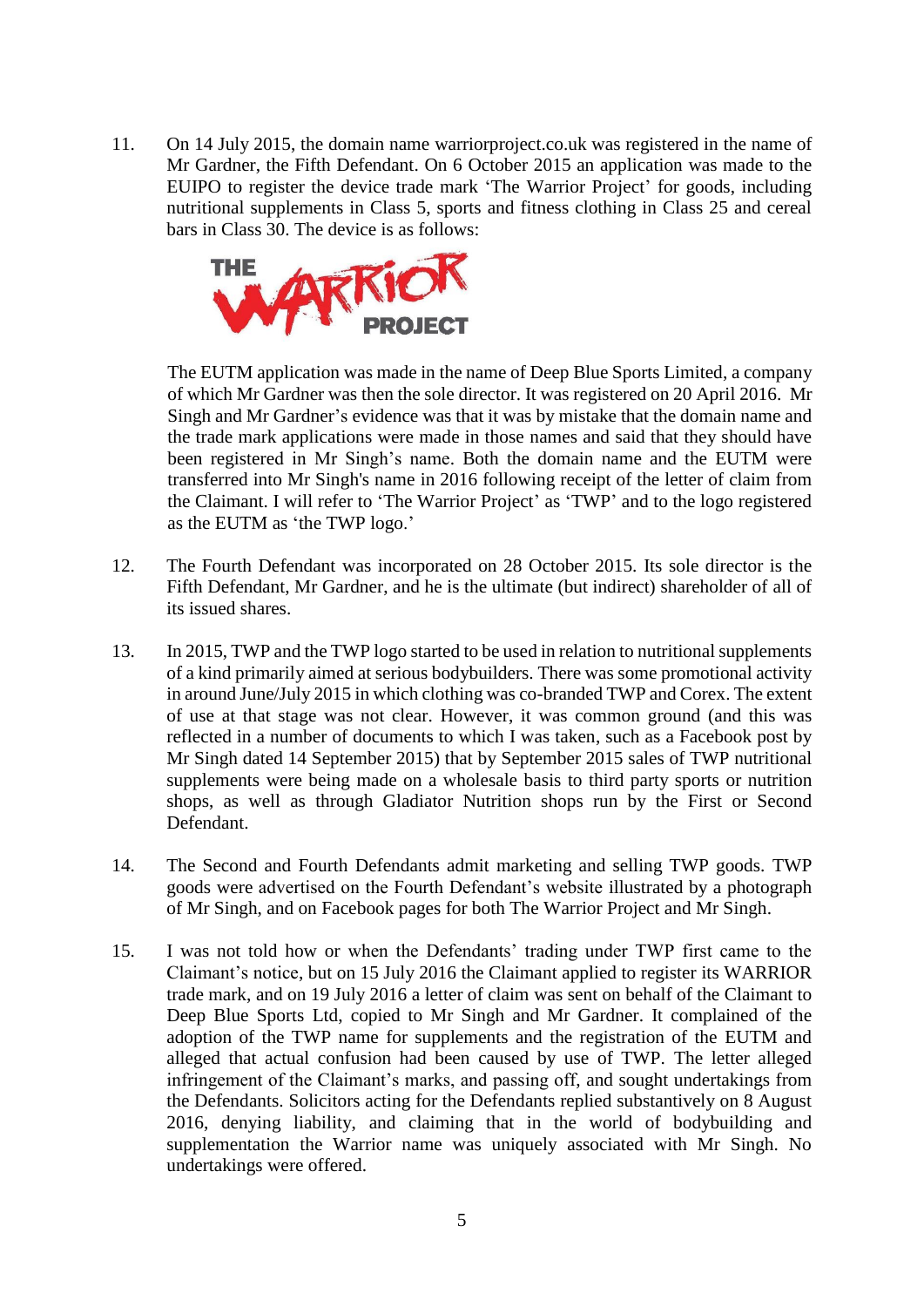- 16. The claim was issued on 21 March 2017, the Warrior mark having proceeded to registration on 18 November 2016. The Particulars of Claim alleged that the Claimant had goodwill and reputation in the marks Warrior and Warrior Supplements and that all of the Defendants were infringing all four registered marks in breach of sub-section 10(2) of the 1994 Act. An allegation of infringement pursuant to sub-section 10(1) was not pursued to trial. The Claimant however pursued an allegation of infringement of the marks Warrior and Warrior Supplements in breach of sub-section  $10(3)$ , which included an allegation that some of the Defendants' goods were illegal or liable to cause harm to health, so that their use would be detrimental to the repute of the Claimant's marks. In addition, the Claimant alleged that the Defendants were passing off their goods as those of the Claimant or as connected with the Claimant by use of TWP and the TWP logo. Mr Singh was alleged to be jointly liable with the First and Second Defendants, and Mr Gardner was alleged to be jointly liable with the Fourth Defendant.
- 17. In the Defence and Counterclaim filed in May 2017 the Defendants admitted selling nutritional or food supplements (or similar goods) bearing the TWP signs, but all the allegations of infringement and passing off were denied. The reputation claimed by the Claimant was denied, and the Defendants alleged that the Claimant's use post-dated the commencement of use of the Warrior name by Mr Singh. The Defendants relied on the defence under sub-section 11(2)(b) of the 1994 Act of use of Mr Singh's own trade name. The Defendants counterclaimed for a declaration of invalidity of all four of the Claimant's trade marks by reason of Mr Singh's alleged rights in the Warrior name in connection with fitness and/or bodybuilding activities (including goods of the kind in issue), acquired prior to the Claimant's first use of the name. They also alleged that the Claimant had been passing off. Issues as to whether the Second and Fourth Defendants had used TWP and/or the TWP logo and as to Mr Singh's joint liability for the acts of the First and Second Defendants were subsequently admitted.
- 18. At a case management conference before HHJ Hacon on 20 July 2017, he undertook a cost-benefit analysis of the Claimant's allegations under sub-section 10(3) and ordered that they should be limited to the complaint that the Defendants' activities were detrimental to the repute of the Claimant's marks on the basis that it is illegal to market the Defendants' goods. This was reflected in the List of Issues attached to the case management order.
- 19. The claim under sub-section 10(3) was pursued vigorously by the Claimant at trial; indeed, wider points about both unfair advantage and tarnishment were raised in broad and prejudicial terms in the Claimant's skeleton argument despite the narrow scope of the issue defined by HHJ Hacon. A good deal of the evidence and the time taken at the trial related to the allegation of detriment. It was only at the end of its attorney's closing submissions at trial that the Claimant dropped the claim under sub-section 10(3), conceding that the Warrior mark had not been registered before the relevant date, and that the Claimant had not proved that the Warrior Supplements mark was a mark with a reputation by that date.
- 20. The points in List of Issues which remain to be decided are:
	- (1) Does the use of TWP and/or the TWP logo lead to a likelihood of confusion with the Claimant's marks?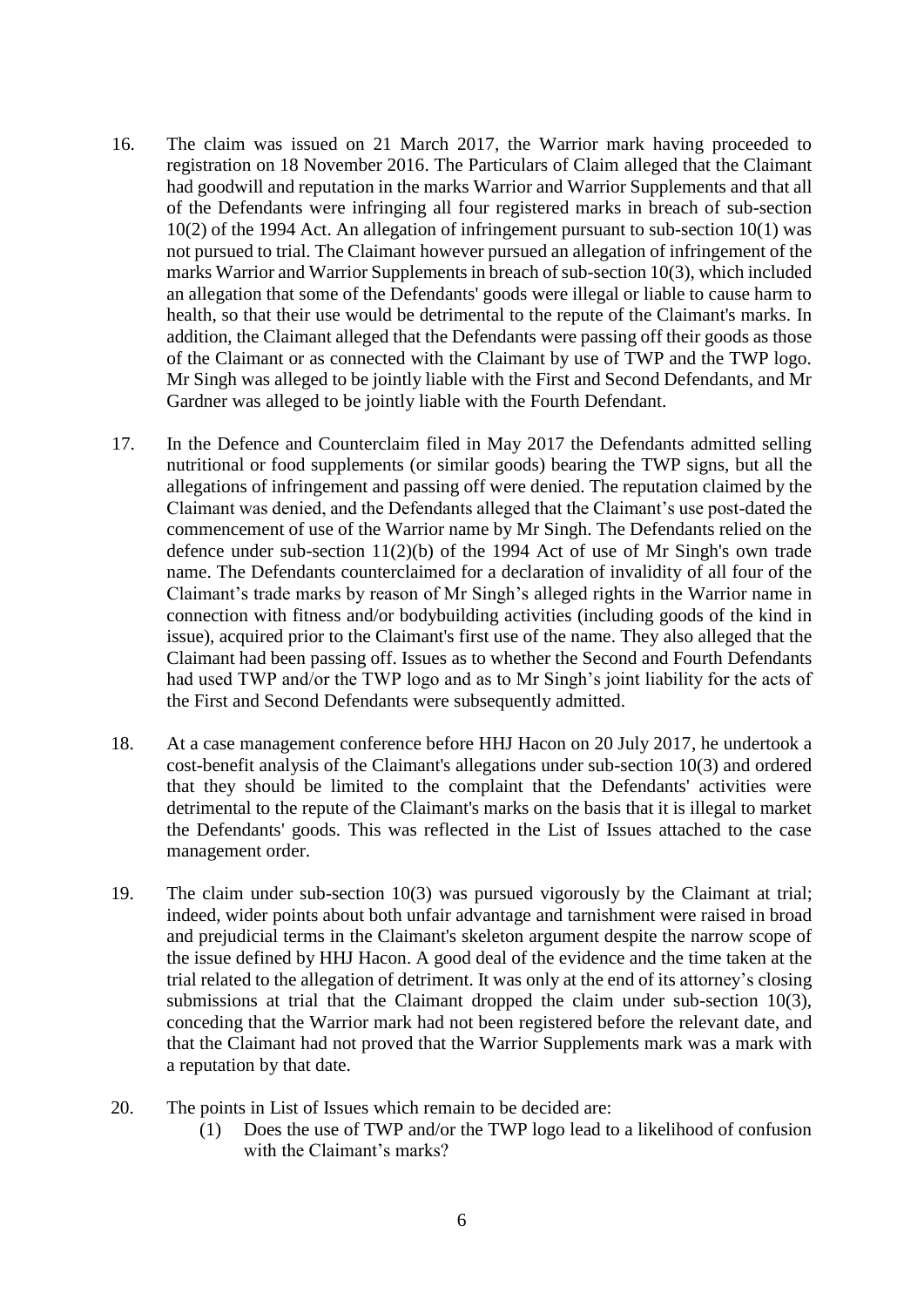- (2) Does the Claimant own a reputation attaching to any of its marks, and was that the case at the date of commencement of the use of TWP and/or the TWP logo?
- (3) Is Mr Singh entitled to the 'own name' defence?
- (4) Was the Claimant the owner of goodwill identified by the signs Warrior and Warrior Supplements as at the date of commencement of the use of TWP and/or the TWP logo?
- (5) Would use of TWP and/or the TWP logo amount to a misrepresentation that goods sold under those signs are those of the Claimant or connected with the Claimant?
- (6) Is Mr Gardner jointly liable for the acts of the Fourth Defendant?
- (7) Did Mr Singh have goodwill in the name Warrior prior to the filing date of any of the Claimant's marks?
- (8) Was use of any of the Claimant's marks liable to be prevented, as at their filing dates, by Mr Singh by virtue of the law of passing off?
- 21. On 13 November 2017, an application was made by Mr Singh and his brother to dissolve the First Defendant company and this took effect on 6 February 2018. The proceedings continued against the other Defendants.

## **The witnesses**

- 22. Mr Kieran Benjamin Fisher, the founder and managing director of the Claimant, gave evidence of the trading history of the Claimant company and its use of the various Warrior marks, of instances of alleged confusion caused by the Defendants' use of the TWP marks, and of the alleged illegality of the Defendant's products (which he claimed were controlled or unlicensed products). Mr Wood, representing the Claimant, described Mr Fisher (and, to be fair, Mr Singh too) as prolix and showing some reluctance to concede points which he saw as unhelpful to his case. In my view, regrettably the problems with Mr Fisher's evidence were more serious. I found Mr Fisher to be an unsatisfactory and evasive witness, who was extremely reluctant to answer questions directly, tending either to avoid an answer altogether, or to give lengthy, obscure and incomplete explanations, replete with technical terms, and of doubtful relevance. To the limited extent that it is necessary for me to rely upon any of Mr Fisher's evidence, I think it safe to do so only where it is supported by other written or oral evidence.
- 23. I also heard evidence from Aaron Burns, the wholesale Account Manager of the Claimant since 2014. Mr Burns' written evidence about the Claimant's promotion and sales of its Warrior products was not directed to any relevant period. He gave some evidence about alleged instances of confusion, but it became clear in cross-examination that this evidence was no more than hearsay, and Mr Burns had not witnessed any confusion. Mr Burns had suggested that there was confusion within certain closed Facebook groups, which Mr Singh had seen but not corrected. He properly withdrew that suggestion in cross-examination. I formed the view that Mr Burns gave honest evidence in court, but that his unchallenged evidence was broadly irrelevant.
- 24. For the Defendants I heard Mr Singh, Mr Gardner and Mr Peter Rogerson. Mr Singh appeared to me to be a fair and honest witness, doing his best to answer questions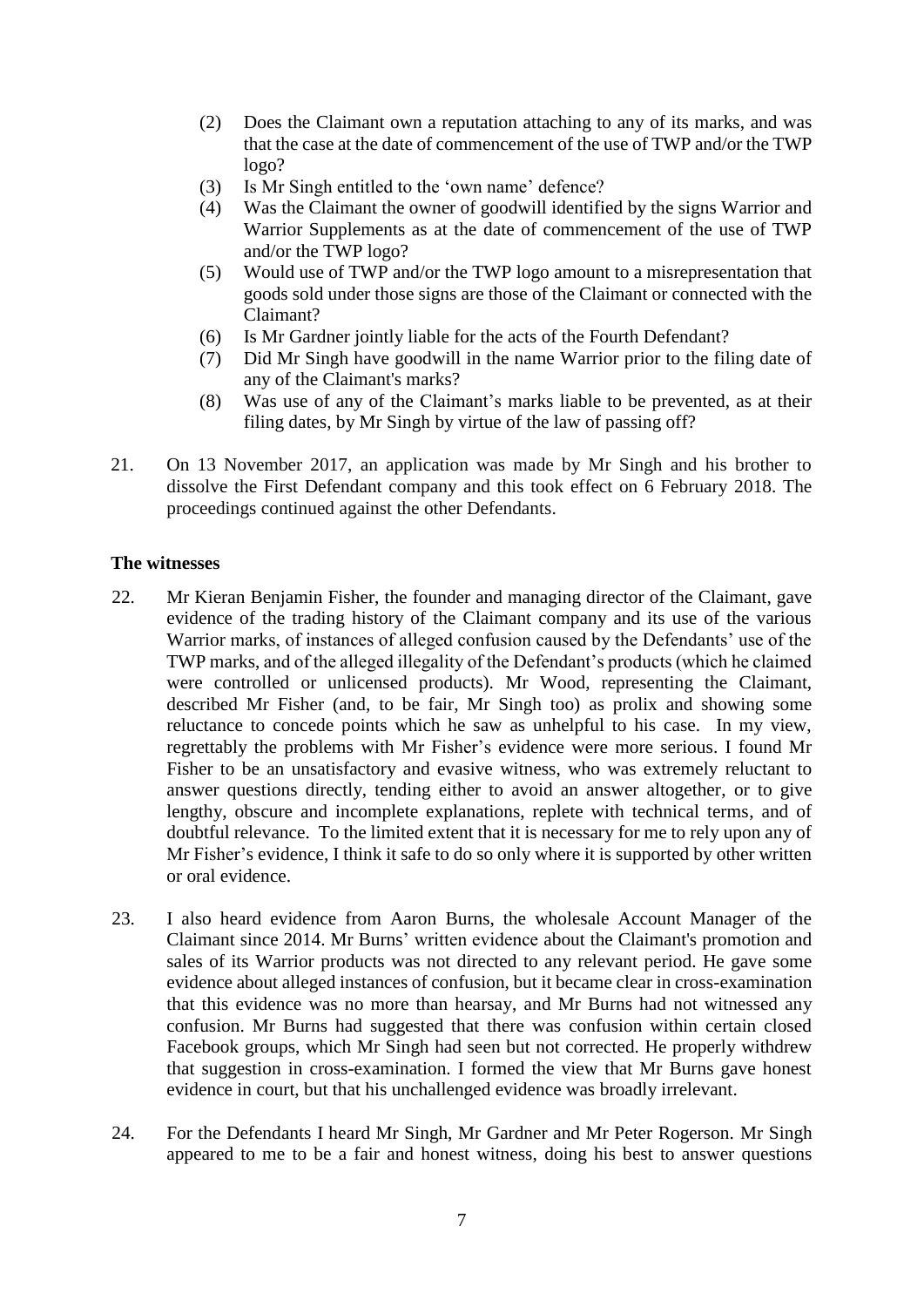directly and sensibly. I do not accept Mr Wood's criticisms of his evidence as prolix and self-serving.

- 25. Mr Wood submitted that Mr Gardner was not a reliable witness, and had lied about his and the Fourth Defendant's involvement in TWP. He also said that Mr Gardner's oral evidence differed in a number of respects from his written evidence, in particular as to the extent of his involvement in running a number of different businesses, and that he had contradicted the evidence given by Mr Singh as to the date when Mr Gardner, or one of his companies, became involved with TWP. Mr Gardner had carried on a multiplicity of businesses of different kinds, with a fairly high turnover of companies. He was certainly imprecise about the details, but I attribute that to the passage of time and the complexity of his business activities. I did not form the impression that he was lying or seeking to be evasive or misleading. Indeed, Mr Wood did not put it to Mr Gardner that he had lied about any of these points. I do not consider that Mr Gardner's evidence contradicted that of Mr Singh as to how and when they started promoting TWP; I find that their evidence was broadly consistent on this point. Nevertheless, to the extent that it is necessary to do so, I think it would be prudent not to rely on Mr Gardner's evidence on matters of detail such as dates without the benefit of supporting evidence or documentation.
- 26. Mr Peter Rogerson is a director and shareholder of a retail business called Optimum Health Supplements Limited which sells the kind of bodybuilding supplements in issue here. He has bought products from both the Claimant and the Defendants, in each case bearing the marks at issue. Mr Wood suggested that Mr Rogerson was combative and evasive. In my view whilst he was emphatically indignant when his evidence was challenged, or when he thought that aspersions were being cast against third parties, he was a truthful witness who was seeking to help the Court.

## **The claim for infringement pursuant to sub-section 10(2)**

- 27. The first two issues above go to the merits of the claim to infringement under subsection 10(2) of the 1994 Act. The allegation was that the TWP word mark and logo are similar to the Claimant's registered marks and had been used by the Defendants in relation to goods which were identical or highly similar to some of the goods for which the Claimant's goods are registered, leading to a likelihood of confusion in breach of section  $10(2)$ .
- 28. Whether the use of a sign infringes a trade mark is to be assessed as at the date that the use of the Defendant's sign commenced: see Case C-145/05 *Levi Strauss & Co v Casucci SpA* [2006] ECR I-3703. Whilst the evidence on this point was not wholly clear, as I have said, the parties are in broad agreement that the Defendants' trade in nutritional supplements started in about September 2015. The exact date does not matter, because there was no evidence to suggest that there were any significant changes in the Claimant's position at any point in 2015: Warrior Supplements, Warrior Blaze and Warrior Fat Burner were all registered before 2015 and the plain Warrior mark was not registered until 2016. Despite the inadequacies of the Claimant's evidence of use, which I discuss below in relation to reputation, I am satisfied that all of the marks, including the plain Warrior mark, were in use in the UK prior to September 2015.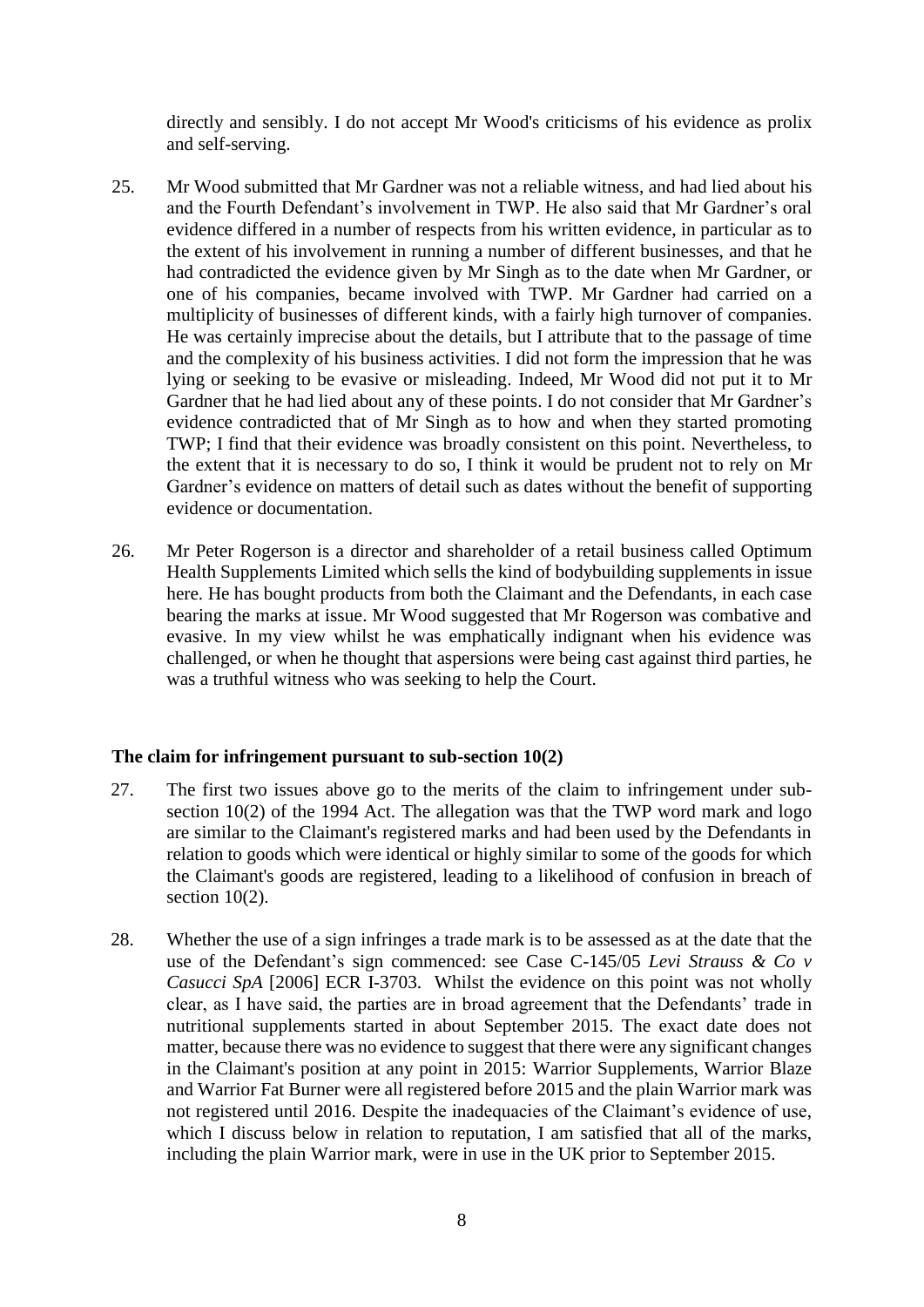- 29. The Claimant suggested, when addressing the issue of the own name defence claimed by Mr Singh, that the Defendants had relatively recently made a material change to the way in which the TWP mark was used, by changing the tubs in which the supplements are sold. If that had been a material change the right approach would have been to assess infringement as at the date of change (see *British Sky Broadcasting plc v Microsoft Corporation* [2013] EWHC 1826 at [94]). The change consisted of substituting a black tub for the original silver tub. The Claimant submitted that this made the Defendants' product look more like the Claimant's products. The new style tubs were wrapped in silver film, so that the black tub was not visible; one can see the sides of the black lid which had a silver label on top. In my judgment the overall impression given by the Defendants' products remained the same. In the circumstances, I do not accept that there was a material change so that I should assess infringement as at the date of change. The relevant date remains September/October 2015.
- 30. The factors relevant to the assessment of a likelihood of confusion leading to infringement under s.10(2) are well established. They were summarised by Kitchin LJ in *Specsavers International Healthcare Ltd v Asda Stores Ltd* [2012] EWCA Civ 24 [2012] F.S.R. 19, and in *Maier v ASOS plc* [2015] EWCA Civ 220; [2015] F.S.R. 20:
	- (a) the likelihood of confusion must be appreciated globally, taking account of all relevant factors;
	- (b) the matter must be judged through the eyes of the average consumer of the goods or services in question, who is deemed to be reasonably well informed and reasonably circumspect and observant, but who rarely has the chance to make direct comparisons between marks and must instead rely upon the imperfect picture of them he has kept in his mind, and whose attention varies according to the category of goods or services in question;
	- (c) the average consumer normally perceives a mark as a whole and does not proceed to analyse its various details;
	- (d) the visual, aural and conceptual similarities of the marks must normally be assessed by reference to the overall impressions created by the marks bearing in mind their distinctive and dominant components, but it is only when all other components of a complex mark are negligible that it is permissible to make the comparison solely on the basis of the dominant elements;
	- (e) nevertheless, the overall impression conveyed to the public by a composite trade mark may, in certain circumstances, be dominated by one or more of its components;
	- (f) and beyond the usual case, where the overall impression created by a mark depends heavily on the dominant features of the mark, it is quite possible that in a particular case an element corresponding to an earlier trade mark may retain an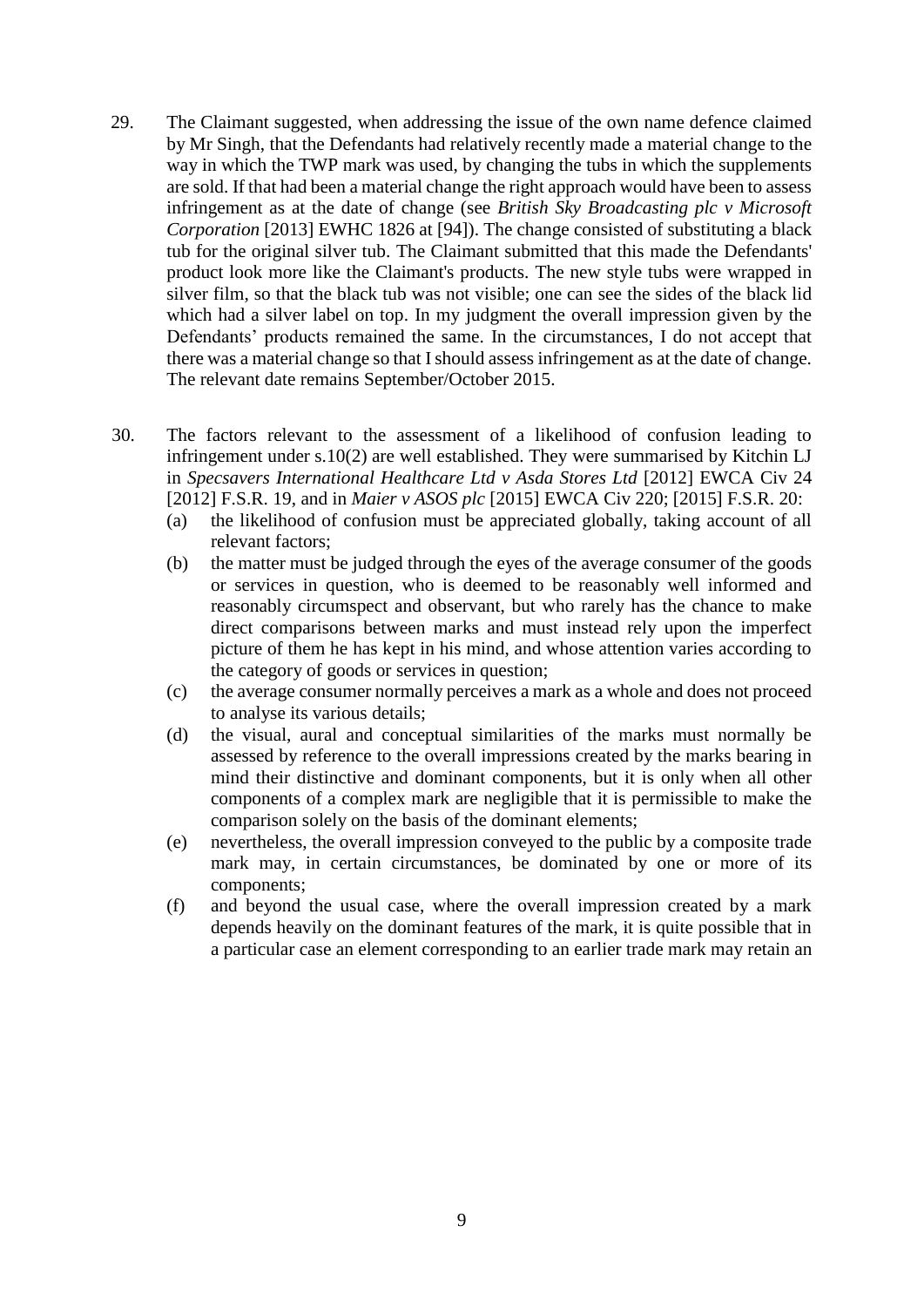independent distinctive role in a composite mark, without necessarily constituting a dominant element of that mark;

- (g) a lesser degree of similarity between the goods or services may be offset by a greater degree of similarity between the marks, and vice versa;
- (h) there is a greater likelihood of confusion where the earlier mark has a highly distinctive character, either per se or because of the use that has been made of it;
- (i) mere association, in the strict sense that the later mark brings the earlier mark to mind, is not sufficient;
- (j) the reputation of a mark does not give grounds for presuming a likelihood of confusion simply because of a likelihood of association in the strict sense; and
- (k) if the association between the marks creates a risk that the public might believe that the respective goods or services come from the same or economically-linked undertakings, there is a likelihood of confusion."
- 31. The Defendants accepted that their goods were either identical or highly similar to some of the goods in Class 5 of the Claimant's trade mark specifications, and in my view there is an overlap (so that the goods are identical) between the Defendants' nutritional supplements and at least the food and protein supplements adapted for increasing muscle size, etc in Class 5 of the Warrior Supplements mark, and the nutritional supplements of the other marks. If I am wrong on that in relation to any of the Defendants' goods, then so far as I can see the goods are highly similar to such goods in the Claimant's specifications.
- 32. The Claimant naturally said that Warrior was the most distinctive part of all of the marks, whilst the Defendants sought to downplay the significance of such similarity. The registrations were not challenged on absolute grounds, so that the Claimant's marks must, as Mr St Quintin accepted, be deemed to have at least the minimum level of distinctiveness necessary to have been validly registered (following Case C-196/11 *Formula One Licensing BV v OHIM,* EU:C:2021:314 and again, *Whyte & Mackay* at [28]). However, the Defendants submitted that 'Warrior' would not be seen by the public as the distinctive and dominant element of any of the marks because it is essentially descriptive or a common element of low distinctiveness, which pointed away from a likelihood of confusion (see Case T-356/02 *Vitakraft-Werke Wührmann v OHIM*, ECLI:EU:T:2004:292 at [52] and *Whyte and Mackay Ltd v Origin Wine UK Ltd*  [2015] EWHC 1271 (Ch), [2015] E.T.M.R. 29 at [44]). The basis of that submission was the assertion that the word Warrior is descriptive or evocative of a characteristic of the goods, as the goods are intended to give their users a warrior-like physique. I accept that the word Warrior may have some allusive or evocative qualities when used in relation to nutritional goods, especially body-building, but in my judgment the allusions which Warrior may make to the characteristics of the goods are at too general a level and/or too far removed from the goods to be descriptive or of inherently low distinctiveness.
- 33. Alternatively, the Defendants said that Warrior is not very distinctive because it is commonly used in the supplements trade. Mr Singh gave evidence of 20 other brands which included the word Warrior, such as Health Warrior, Warrior Juice, Sun Warrior (or Sunwarrior), Warrior Green and Unchained Warrior. Mr Singh said that these brands were well-known. In addition to Mr Singh's evidence, Mr Rogerson said that Warrior is widely used in the fitness industry. Mr Fisher denied this and claimed that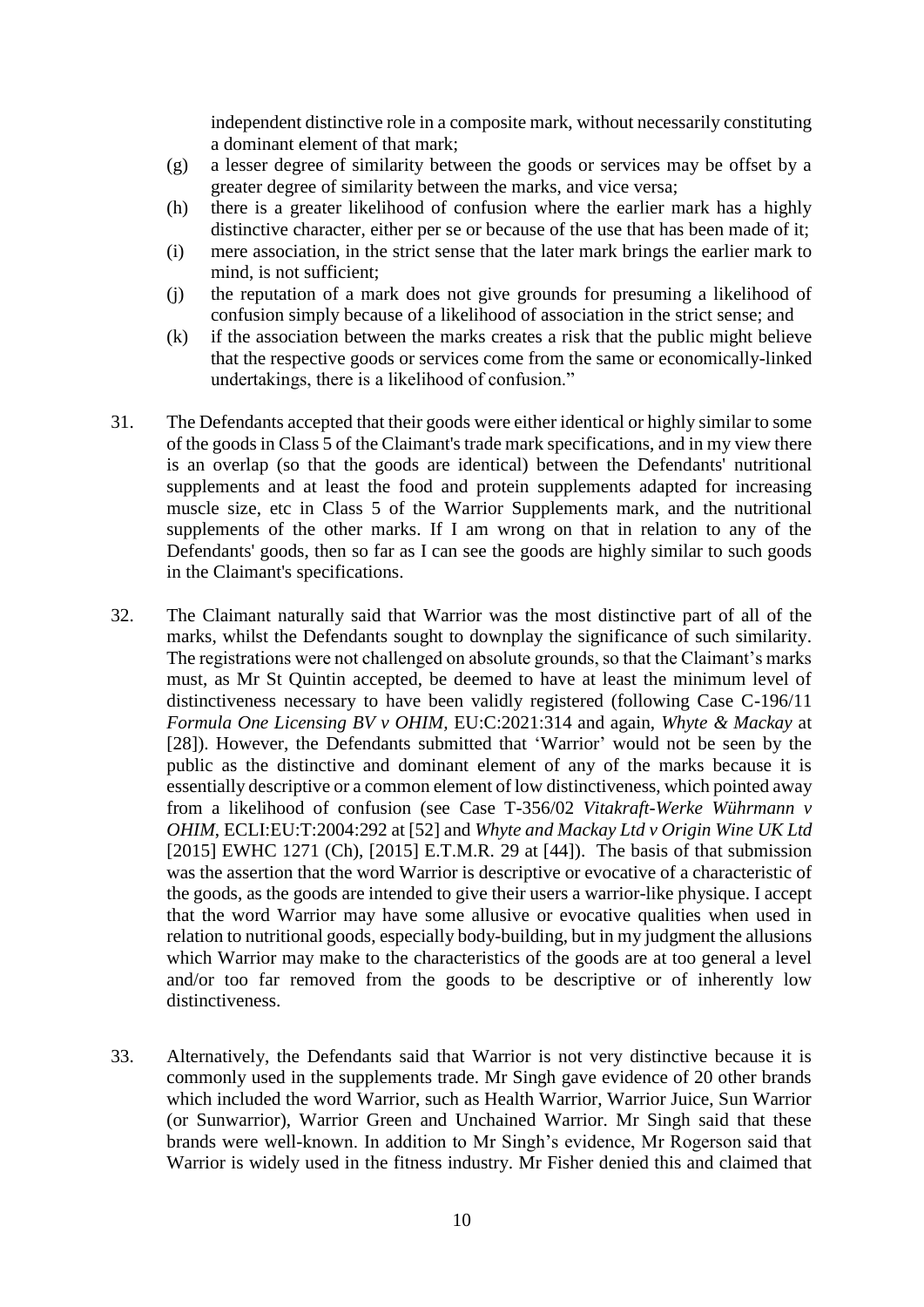his representatives had done some research for him and found that most of the brands identified by Mr Singh were foreign-based companies whose goods were not sold in the UK. It seems to me that Mr Fisher either had not been provided with or failed to give a wholly accurate analysis of the position, for the exhibits which were intended to prove his point showed only that about half of the brands were foreign-based, whilst goods bearing the name Warrior (whether as a trade mark or the product name), such as Health Warrior and Warrior Juice, were shown to be available for purchase in the UK, whether or not the supplier was foreign-based.

- 34. However, Mr Singh's examples of third party Warrior brands were supported by undated documents and whilst he said that they were well known in the UK the Defendants did not produce any evidence of when they were first used in the UK, nor of the scale of their use. Nor was it clear whether all of them were used as brands for nutritional supplements or other sorts of products. In the circumstances, I cannot be satisfied that when the Claimant started to make use of its Warrior marks in respect of supplements in November 2010 the name was in common use in the field, nor that such was the case when the Defendants began to trade as TWP in 2015.
- 35. I have therefore concluded that the Claimant's mark Warrior and the word Warrior used as part of its other marks and TWP have an average rather than a low or minimal level of distinctiveness. The fact that this is the only point of similarity between the parties' marks is not, therefore, liable to be discounted for the purposes of the assessment of the likelihood of confusion, as it was for example in *Whyt*e *& Mackay.*
- 36. The question of whether the Claimant had a reputation for any of its Warrior Marks was included in the agreed List of Issues but was not specifically pleaded. The Particulars of Claim alleged that the Claimant had "amassed substantial goodwill and reputation attached to the marks Warrior and Warrior Supplements," but that point appeared to relate to the claim to goodwill, rather than the claim for trade mark infringement. Furthermore, the claim based upon sub-section 10(2)(b) was pleaded without reference to or reliance upon any enhanced distinctiveness of any of the Claimant's marks. When the acts complained of commenced in 2015, the Claimant did not own a trade mark registration for the mark Warrior, but only for Warrior Supplements, Warrior Blaze and Warrior Fat Burner. There was evidence that the Claimant had sold supplements, intended for instance to boost testosterone or increase the metabolic rate, and protein bars or flapjacks, prior to 2015 under a variety of Warrior names. In most cases, the name of the product, such as Greens, Blaze, Rage or Bulbine, was shown in far more prominent letters than the name Warrior.
- 37. Whilst there was some evidence of use, overall the evidence going to reputation in the UK was far from satisfactory. The figures relating to the Claimant's turnover in products bearing "the Warrior mark" were given from 2012 on, and varied year on year, the highest figure given being just over £500,000 in 2015. However, the figures given in the Particulars of Claim related to international sales, and the supporting documentation disclosed by the Claimant (which included figures only from 2014) was not broken down by country or by date. There were a few earlier documents such as invoices showing sales in the UK at the relevant time, including invoices to Mr Singh and Mr Rogerson, but they were for wholly insignificant quantities of products and very small sums. Overall, I cannot reach any conclusion as to the extent of trade in the UK.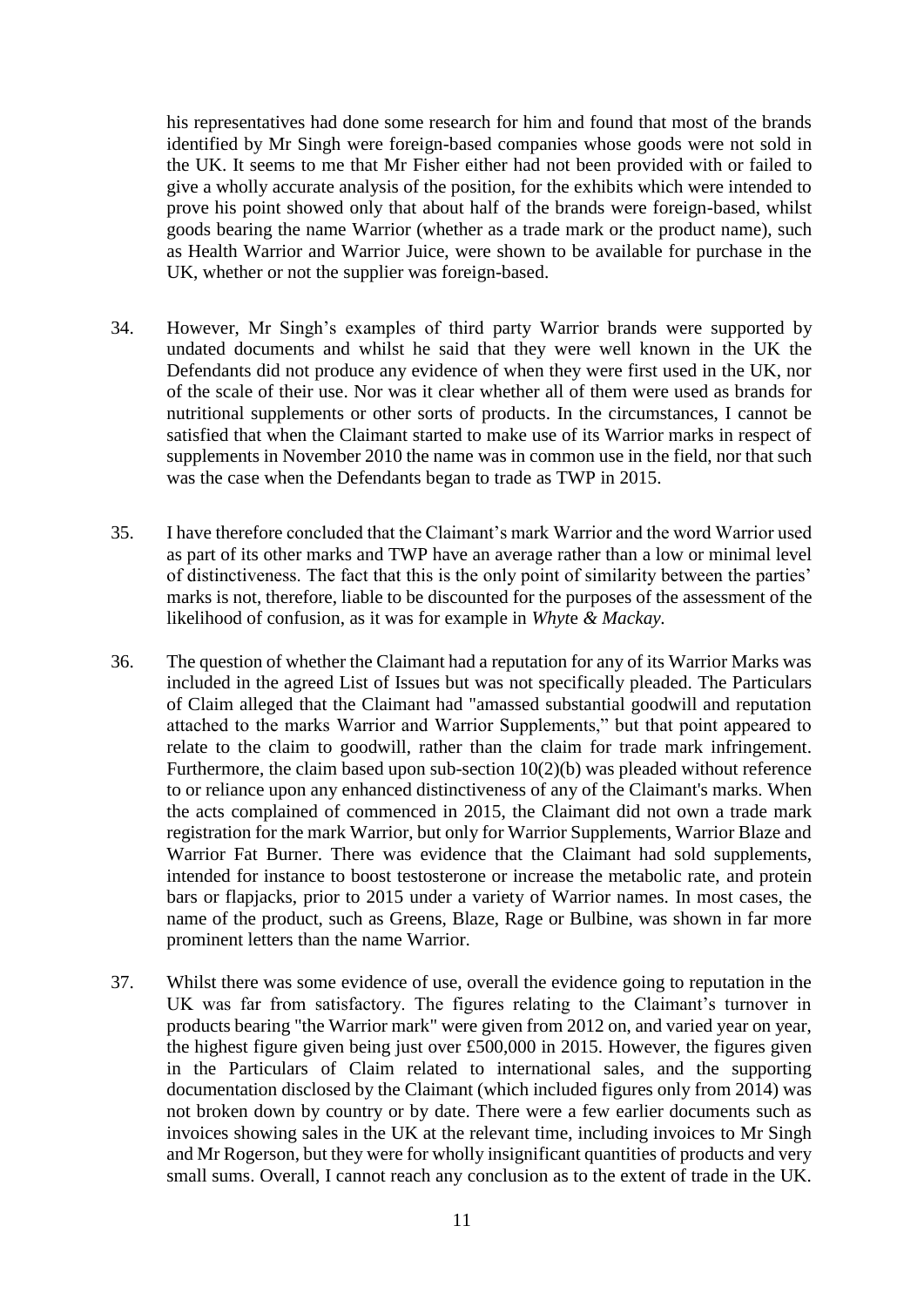Similarly, most of the Claimant's evidence as to advertising and promotional activities was not clearly directed to the relevant period or post-dated it. For example, the evidence showing the widescale promotion of the Claimant's goods by the distribution of samples with bodybuilding and fitness magazines related to activities in 2016. Activity on Facebook pages and Instagram for the relevant period appears to have been minimal or to have reached a minimal number of people. The Particulars of Claim and evidence gave details of the Claimant's marketing activities and spend but failed to distinguish between past and current activities.

- 38. As I have explained, at the end of the trial Mr Wood conceded on the Claimant's behalf that it had not proved that it had a sufficient reputation in the Warrior Supplements mark for the purposes of its pleaded claim under sub-section 10(3) of the 1994 Act. I consider that the evidence adduced by the Claimant as to the trading which it had carried out under the Warrior Supplements mark prior to July/September 2015 equally failed to prove that it had a reputation by that date for the purposes of the global assessment of the likelihood of confusion under sub-section 10(2). I conclude that (if claimed) the Claimant has not proved that any of its marks had acquired an enhanced level of distinctiveness for the purposes of the claim under sub-section 10(2).
- 39. The marks to be compared are:



- 40. It seems to me that there is a good deal of force in the Defendants' contentions that if the Claimant cannot succeed in relation to Warrior or Warrior Supplements, it cannot succeed in relation to the much less similar Warrior Blaze and Warrior Fat Burner.
- 41. It is important not to dissect composite marks in an artificial way, but even without doing so, it seems to me that the dominant element of the Warrior and Warrior Supplements marks is the word Warrior. In my view it is also more dominant, in terms of being more memorable for the consumer, than the word Project in the TWP mark. That explains the examples in evidence of people abbreviating the TWP to Warrior. As for the TWP Logo, it is the stylised word Warrior that stands out visually due to its size and colour. Despite the obvious visual and aural differences, overall, I consider the TWP marks to have a high level of visual and aural similarity to Warrior and an average level of similarity to Warrior Supplements. They have much less similarity to Warrior Blaze and Warrior Fat Burner.
- 42. The Defendants submitted that the additional word Project in the TWP marks differentiated them conceptually from the Claimant's marks. 'Project' is not, in my view, a word which adds much conceptually to 'Warrior' and I do not consider that the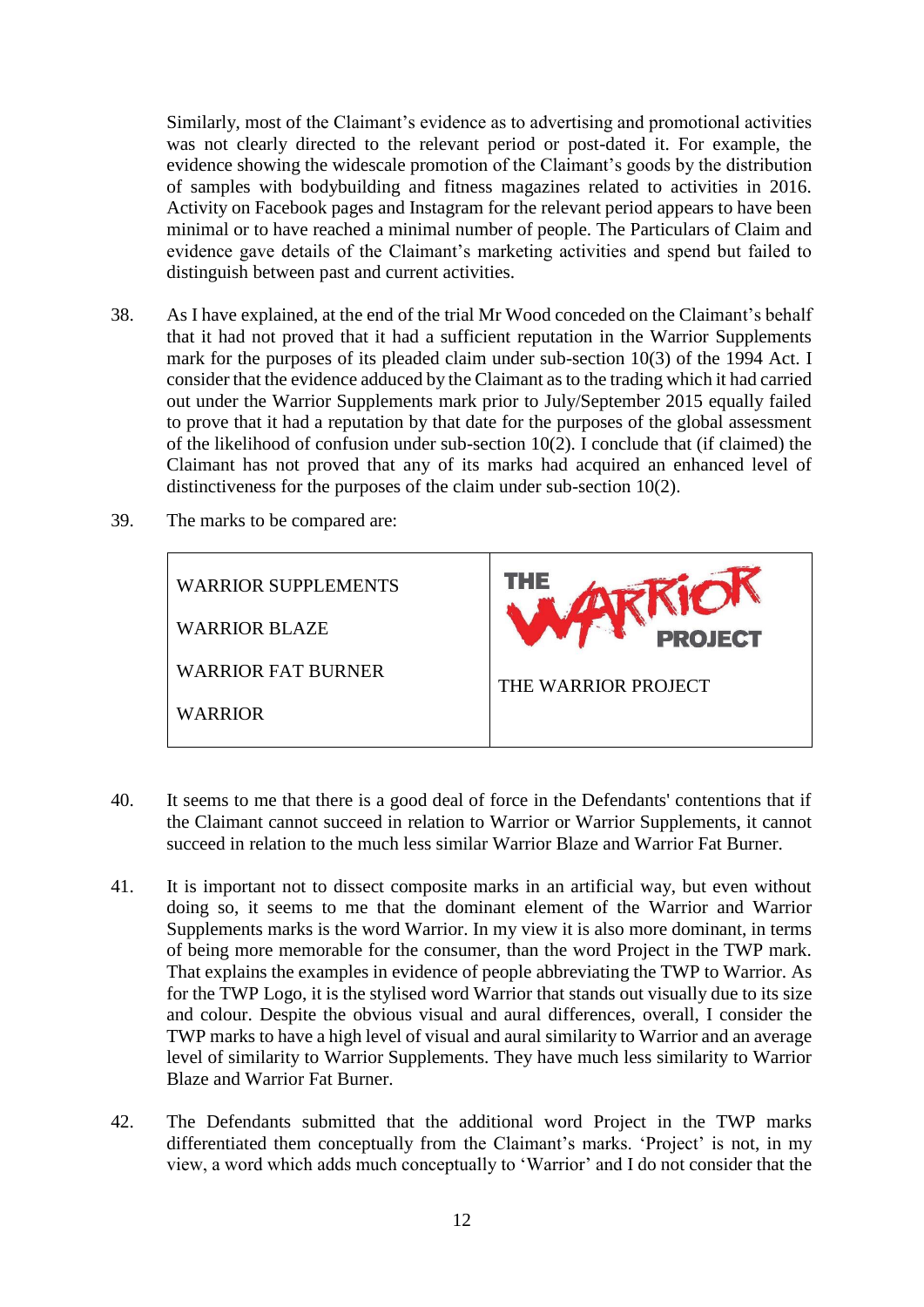TWP marks are conceptually dissimilar to the Claimant's marks Warrior or Warrior Supplements, since the concept of the warrior remains in them all. I consider that the additional words in Warrior Blaze and Warrior Fat Burner again lead to significant conceptual differences from the TWP marks, but even so, the inclusion of the word warrior means that they are not, in my view, dissimilar.

- 43. The Defendants accepted that the marks and the TWP marks had a low level of similarity overall. In my view, overall, there is a high level of similarity to Warrior, an average level of similarity to Warrior Supplements, and a low level of similarity to Warrior Blaze and Warrior Fat Burner.
- 44. The likelihood of confusion must be appreciated globally and through the eyes of the average consumer of the goods in question. In *London Taxi Corporation Ltd v Frazer-Nash Research Ltd* [2017] EWCA Civ 1729, [2018] ETMR 7*,* Floyd LJ reiterated at [31] that

"the notion of an average consumer requires the court to consider any relevant class of consumer, and not to average them".

He went on, at [34]

"the term average consumer includes any class of consumer to whom the guarantee of origin is directed and who would be likely to rely on it, for example in making a decision to buy or use the goods ..."

The infringing goods are specialised supplements, aimed at bodybuilders or fitness buffs, and I consider it likely that such consumers would pay a fair amount of attention when buying specialised nutritional products to ensure that they meet their individual needs. Nevertheless, it seems to me that some consumers of the allegedly infringing products will be less knowledgeable members of the general public, who may pay less attention to the purchase, especially as the goods are available online as well as in specialist shops such as those of the Fourth Defendant or Mr Rogerson.

- 45. The letter of claim in July 2016 stated that there was evidence of actual confusion caused by the TWP marks but the evidence of this adduced at the trial was minimal, consisting of 2 messages from someone who I was told worked for the Claimant's distributor, Body Temple, suggesting that an unnamed third party had been confused in some way. The chain of messages in evidence was not complete, and it was not possible to tell who had been confused, nor what the nature or cause of any confusion may have been.
- 46. Mr Fisher also gave evidence of what he claimed were more recent instances of confusion. He had asked Body Temple staff to let him have details of any instances of confusion and relied upon what they told him. He had no first-hand knowledge of any actual confusion. Neither did Mr Burns, as I have said. Again, I am not satisfied that the documents recording Body Temple's responses prove that there had been any actual confusion: when Mr Fisher had asked about instances of confusion he gave examples of the kind of confusion that he anticipated might have arisen. It is not possible to know to what extent this may have influenced those who responded to him, as I heard no evidence from them, and again the comments which they made about alleged instances of confusion do not show to my satisfaction what was the nature or cause of any instances of confusion. One online retailer had erroneously listed the Claimant's crunch bars together with some TWP products, but why it did so is not known. I do not consider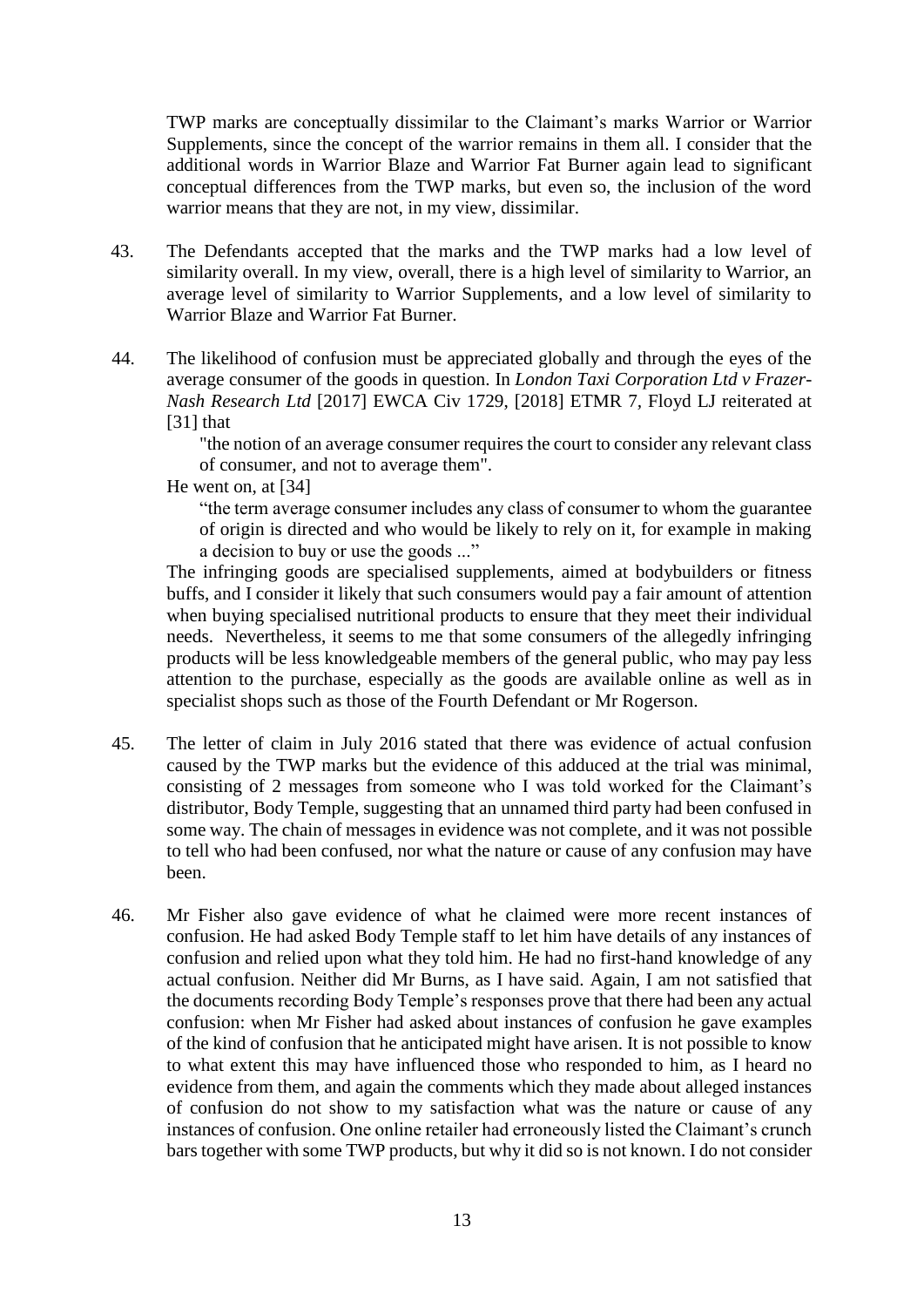that on the evidence before me I can safely conclude that there were any instances of confusion caused by the Defendants' use of the TWP name.

- 47. There were some social media posts which showed that there was a tendency for some people, including for instance Mr Rogerson, to abbreviate the name The Warrior Project to Warrior. However, I do not consider that the examples of such use relied upon by the Claimant, when read in context, proved that there had been confusion or association with the Claimant's products or marks. The Claimant relied upon posts on various websites, and in particular upon an internet post about one of the Claimant's products which had prompted a comment about the Third Defendant, saying "Daniel Singh runs warrior." The comment was plainly from someone who knew Mr Singh as Warrior, but on the limited information before me I cannot safely conclude that the comment arose from confusion between the parties' marks. There was therefore no reliable evidence of confusion before me, even though the Defendants had been using the TWP marks since September 2015. The Defendant relied upon the lack of any evidence of actual confusion as an indication that there is no likelihood of confusion.
- 48. It is not necessary to prove any actual confusion for a claimant to succeed in establishing a likelihood of confusion, but I must consider what weight I should attach to the absence of any evidence of actual confusion, in terms of what "opportunity there has been for confusion to occur and what opportunity there has been for any such confusion to be detected." (per Arnold J in *Samuel Smith Old Brewery (Tadcaster) v. Philip Lee (trading as 'Cropton Brewery')* [2011] EWHC 1879 (Ch); [2012] FSR 7 at [95]).
- 49. I have already commented upon the lack of satisfactory evidence of the Claimant's trade under the various marks, in terms of turnover and geographical spread. Equally, I was given no idea of the scale of the use of the TWP marks. Mr Singh said that by March 2018 the Defendants' goods were sold in 180 outlets, but otherwise I was given no indication of the scale of the business, how fast the business had grown, nor as to its turnover. Mr Singh identified three shops which had purchased around £33,000 of TWP goods in total in 2017 or early 2018. Those retailers also stock the Claimant's products mainly its protein crunch bars. Mr Rogerson, one of those retailers, said that he and his customers made the connection between The Warrior Project brand name and Mr Singh due to his role in Gladiators, and were not confused between the parties' respective goods, perhaps because they tend to refer to the specific products by name rather than to the Warrior or Warrior Project names. However, the difference between the goods stocked may have helped avoid confusion in that case, whilst I cannot safely assume that Mr Rogerson's customers are typical of all potential customers for the Defendants' goods. Overall, there was insufficient evidence before me of parallel trade for me to be able to conclude that in this case there had been real opportunities for confusion to occur or be detected.
- 50. In making a global assessment of the likelihood of confusion, in addition to the factors already discussed, it is necessary to assume that the Claimant's marks are used across the full scope of the Claimant's trade mark specifications, whether used or not. See *Maier v ASOS plc* [2015] EWCA Civ 220, [2015] FSR 20 at [90], [114]. I must also consider the context in which the Defendants' goods are sold. The get-up used by the Defendants is quite striking, but changes of packaging design are so common that it seems to me that differences in presentation between the parties' goods are unlikely to mitigate any possible confusion caused by the use of the TWP name on identical or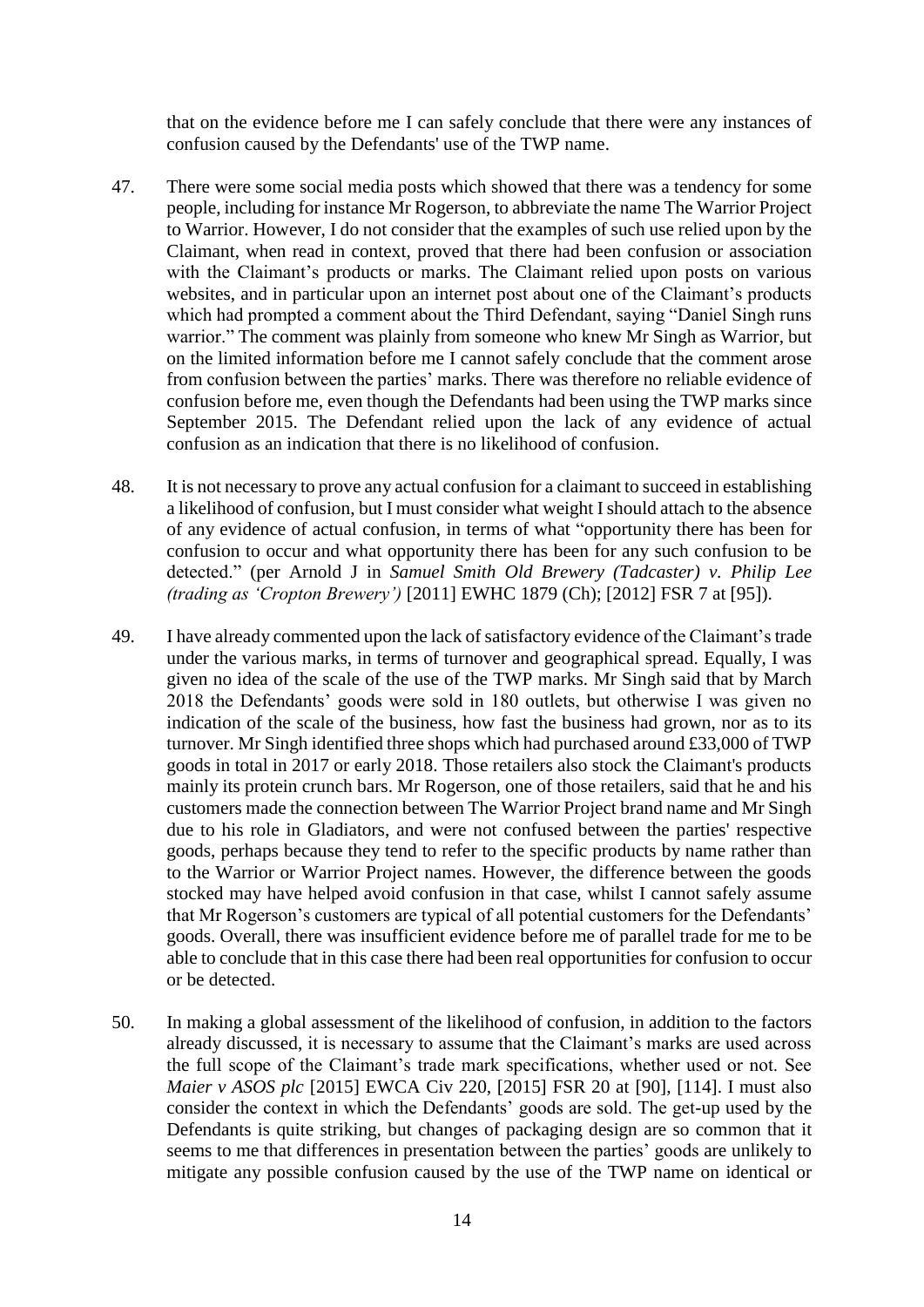highly similar goods. The Claimant's goods may have been sold primarily from its own premises, but as both sides' products are available online, and in independent retailers, that cannot help the Defendants. The Defendants sought to rely upon their use of some striking or fanciful individual product names (e.g. Endure, Legend or Varicose) as differentiating their goods from the Claimant's, but given the striking manner in which the word Warrior is presented on the goods, that difference is also unlikely to preclude confusion. Those names, as well as TWP itself, might be seen as brand extensions of the Claimant's Warrior products. The Defendants suggested that their goods would be connected with Mr Singh, as his photograph appears on much of their advertising material and there is, he said, a reference to him in the description on the back of the pack. However, a customer who appreciated TWP's connection to Mr Singh might still be confused, as he might think that the Claimant's products are also connected with Mr Singh.

- 51. Evidence of actual confusion is notoriously hard to obtain, and it is possible that any confusion would not have come to the parties' attention. Customers may have bought the Defendants' goods in the belief that they were buying goods of or goods connected with the Claimant without realising that they were confused. In the absence of any complaints, such confusion would not have been drawn to either side's attention. In all the circumstances, in the absence of evidence of substantial sales by the Defendants and given that sales commenced less than 3 years before the trial, I do not consider that the absence of evidence of actual confusion in the present case compels the conclusion that there is no likelihood of confusion.
- 52. For all these reasons, taking into account the identical or highly similar goods and the other factors discussed above, it seems to me that there is a likelihood of confusion between the Warrior and Warrior Supplements marks and the TWP marks. I consider that the differences between the marks mean that there is no likelihood of confusion with Warrior Blaze or with Warrior Fat Burner.

## **Is Mr Singh and/or the other Defendants entitled to the 'own name' defence?**

- 53. The Defendants sought to rely upon the defence in section 11(2)(a) of the 1994 Act, on the basis that they were making use of Mr Singh's trading name, Warrior, in accordance with honest practices in industrial and commercial matters.
- 54. I am satisfied overall from the evidence and the documents before me that various references were made to the Warrior name in relation to Mr Singh's activities from 2009 onwards. Some of those activities were carried on before the Claimant commenced use of any Warrior marks. Many others were, however, carried out after November 2010, and some were not in the UK. Mr Singh explained that he obtained work promoting or endorsing third party fitness products or supplements in magazines or on social media. For instance, he attended at BodyPower Expo, which he described as the world's largest indoor fitness show, from 2010 onwards, on the stand advertising MET-Rx nutritional supplements. He also appeared at another exhibition in May 2010 to advertise MET-Rx products and I was shown an advertisement for that appearance headed 'Meet Gladiator Warrior aka Daniel Singh.' He endorsed Monster supplements and I was shown a Facebook page from September 2009 captioned 'WARRIOR shops at Monster Supplements.' Mr Singh promoted Bad Boy Nutrition products, in which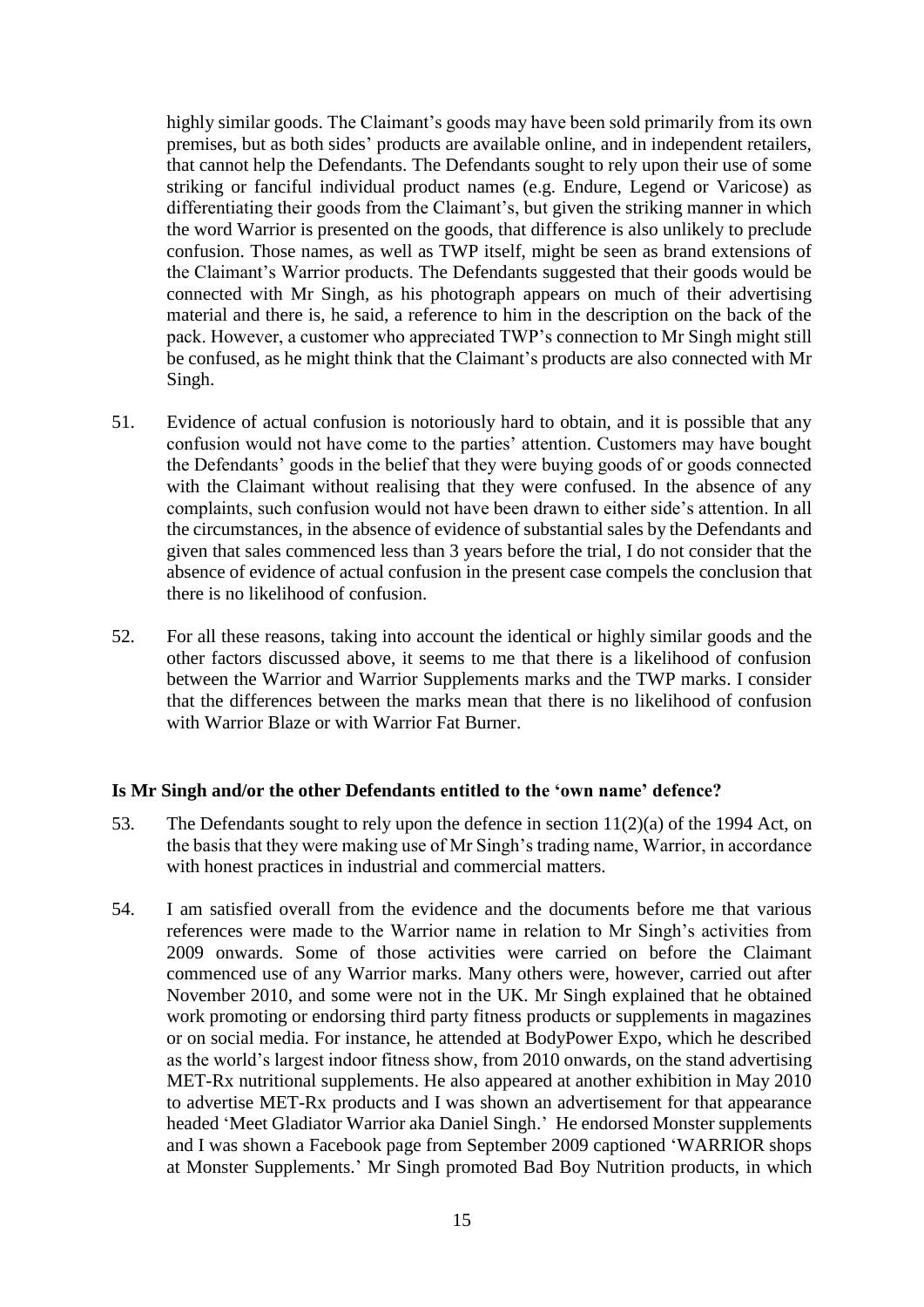capacity he appeared at the BodyPower expo in May 2015 under the name Dan 'Warrior' Singh. He was involved with Mr Gardner in a charitable venture, Bad Boy Centre CIC. In addition, Mr Singh competed in the Indian Super Fight league in 2012, an event which was reported in a UK magazine, Muscle & Fitness, which has a monthly circulation of some 50,000, under the headline 'Hardcore Warrior.' On the other hand, it seems he competed in that league under the name Daniel Amar Singh. In 2012, he acted as the presenter of another martial arts programme,  $10<sup>th</sup>$  Legion Championship Fighting, billed or advertised as 'Dan Singh, Warrior from TV's Gladiator' or 'Dan Singh who plays Warrior in Gladiators.' In 2012-13 Mr Singh also wrote a regular 'Warrior's Diary' column in 'MMA Uncaged' which I was told is a leading mixed martial arts magazine.' He had some small roles acting in films and television programmes such as the show '24: Live Another Day.' In around June 2014 Mr Singh received some publicity for landing that role, and the series was shown in the UK and attracted an audience of some 500,000 viewers.

- 55. In the course of those activities it is clear that some references were made to Mr Singh just as Warrior, for example in his magazine column, Warrior's Diary, or the undated Facebook post promoting Monster supplements ('Warrior shops at Monster Supplements'). However, in most of the other examples his full name was used in combination with Warrior, for example, he was called Dan 'Warrior' Singh, or (as in the 10<sup>th</sup> Legion Championship Fighting show which he presented) reference was made to his role as Warrior. In other instances, there was no independent evidence of use of the Warrior name.
- 56. I am not persuaded that it is accurate to say that Mr Singh was trading under the name Warrior, especially before November 2010. He (and others) made fairly frequent references to his role in the TV show, but the evidence of his use of the name Warrior alone, as a trade name, without use of his full name, was not sufficiently consistent or extensive to show that Warrior was his trade name, even by September 2015. The own name defence is not made out.
- 57. In case I am wrong on that point, it seems most probable that Mr Singh was trading as 'Warrior' as an actor/entertainer and martial arts specialist (rather than a bodybuilder) as it was in those capacities that he endorsed the various fitness products and wrote his magazine column.
- 58. In *Sky Plc & Ors v Skykick UK Ltd* [2018] EWHC 155 (Ch), [2018] R.P.C. 5 Arnold J summarised the law on honest practices for the purposes of s  $11(2)(a)$ :

"327. *The law*. I would summarise the principles laid down by the CJEU for determining whether the use of a sign is "in accordance with honest practices in industrial or commercial matters" as follows.

328. First, the requirement to act in accordance with honest practices in industrial or commercial matters "constitutes in substance the expression of a duty to act fairly in relation to the legitimate interests of the trade mark proprietor": see Case C-63/97 *Bayerische Motorenwerke AG v Deenik* [1999] ECR I-905 at [61], Case C-100/02 *Gerolsteiner Brunnen GmbH & Co v Putsch GmbH* [2004] ECR I-691 at [24], *Anheuser-Busch* at [82], Case 228/03 *Gillette Co v LA-Laboratories Ltd*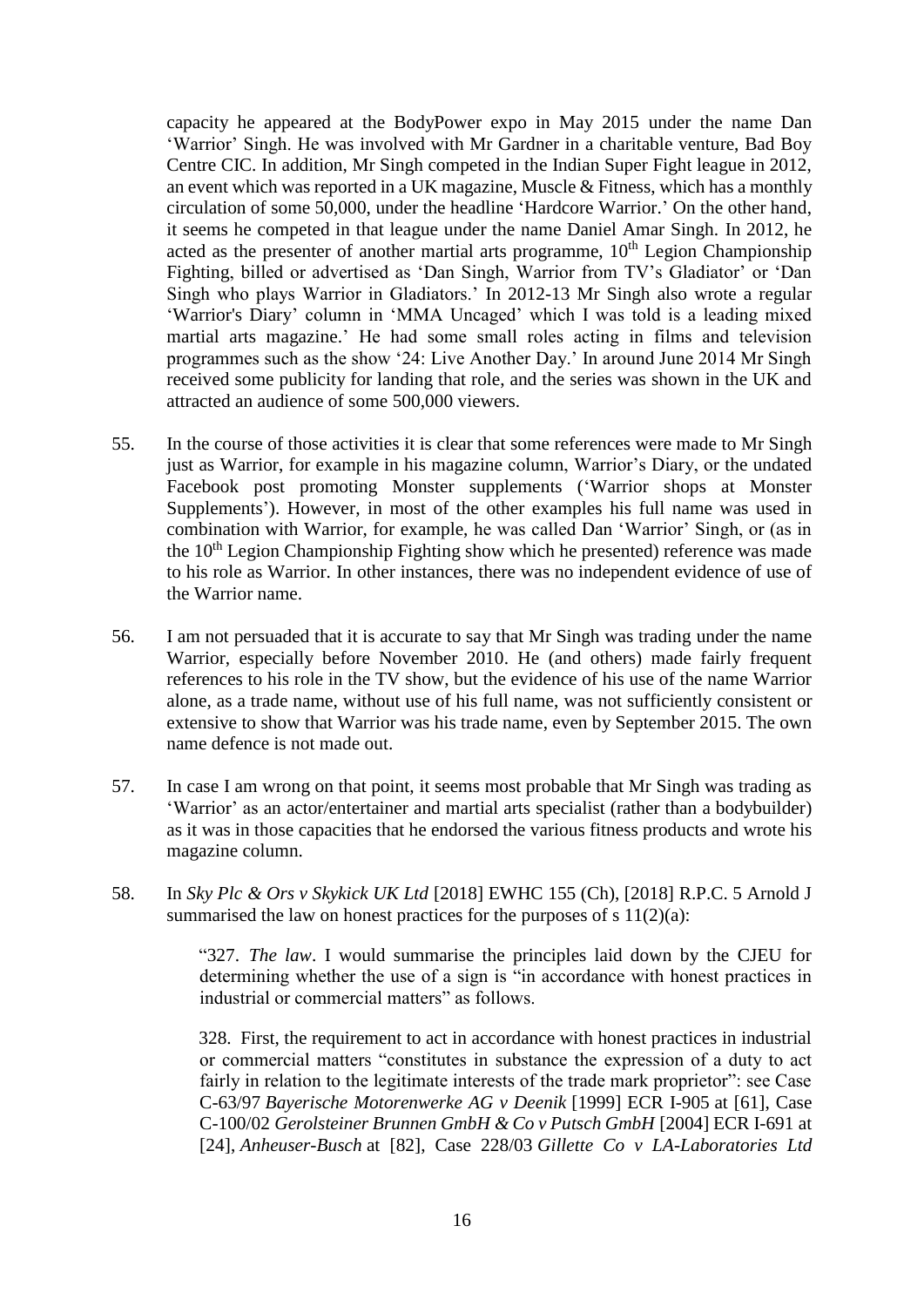*Oy* [2005] ECR I-2337 at [41] and Case C-17/06 *Céline SARL v Céline SA* [2007] ECR I-7041 at [33].

329. Secondly, the court should "carry out an overall assessment of all the relevant circumstances", and in particular should assess whether the defendant "can be regarded as unfairly competing with the proprietor of the trade mark": see *Gerolsteiner* at [26], *Anheuser-Busch* at [84] and *Céline* at [35].

330. Thirdly, an important factor is whether the use of the sign complained of either gives rise to consumer deception or takes unfair advantage of, or is detrimental to, the distinctive character or repute of the trade mark. If it does, it is unlikely to qualify as being in accordance with honest practices: see *Gillette* at [49], *Anheuser-Busch* at [83] and *Céline* at [34].

331. Fourthly, a mere likelihood of confusion will not disqualify the use from being in accordance with honest practices if there is a good reason why such a likelihood of confusion should be tolerated. Thus in *Gerolsteiner*, which was a case under Article 6(1)(b) of Directive 89/104, the Court of Justice held at [25]:

"The mere fact that there exists a likelihood of aural confusion between a word mark registered in one Member State and an indication of geographical origin from another Member State is therefore insufficient to conclude that the use of that indication in the course of trade is not in accordance with honest practices. In a Community of 15 Member States, with great linguistic diversity, the chance that there exists some phonetic similarity between a trade mark registered in one Member State and an indication of geographical origin from another Member State is already substantial and will be even greater after the impending enlargement."

332. In applying these principles in a number of cases, I have found it of assistance to consider the following list of factors which I first set out in *Samuel Smith v Lee* [2011] EWHC 1879 (Ch), [2012] FSR 7 at [118]:

i) whether the defendant knew of the existence of the trade mark, and if not whether it would have been reasonable for it to conduct a search;

ii) whether the defendant used the sign complained of in reliance on competent legal advice based on proper instructions;

iii) the nature of the use complained of, and in particular the extent to which it is used as a trade mark for the defendant's goods or services;

iv) whether the defendant knew that the trade mark owner objected to the use of the sign complained of, or at least should have appreciated that there was a likelihood that the owner would object;

v) whether the defendant knew, or should have appreciated, that there was a likelihood of confusion;

vi) whether there has been actual confusion, and if so whether the defendant knew this;

vii) whether the trade mark has a reputation, and if so whether the defendant knew this and whether the defendant knew, or at least should have appreciated, that the reputation of the trade mark would be adversely affected;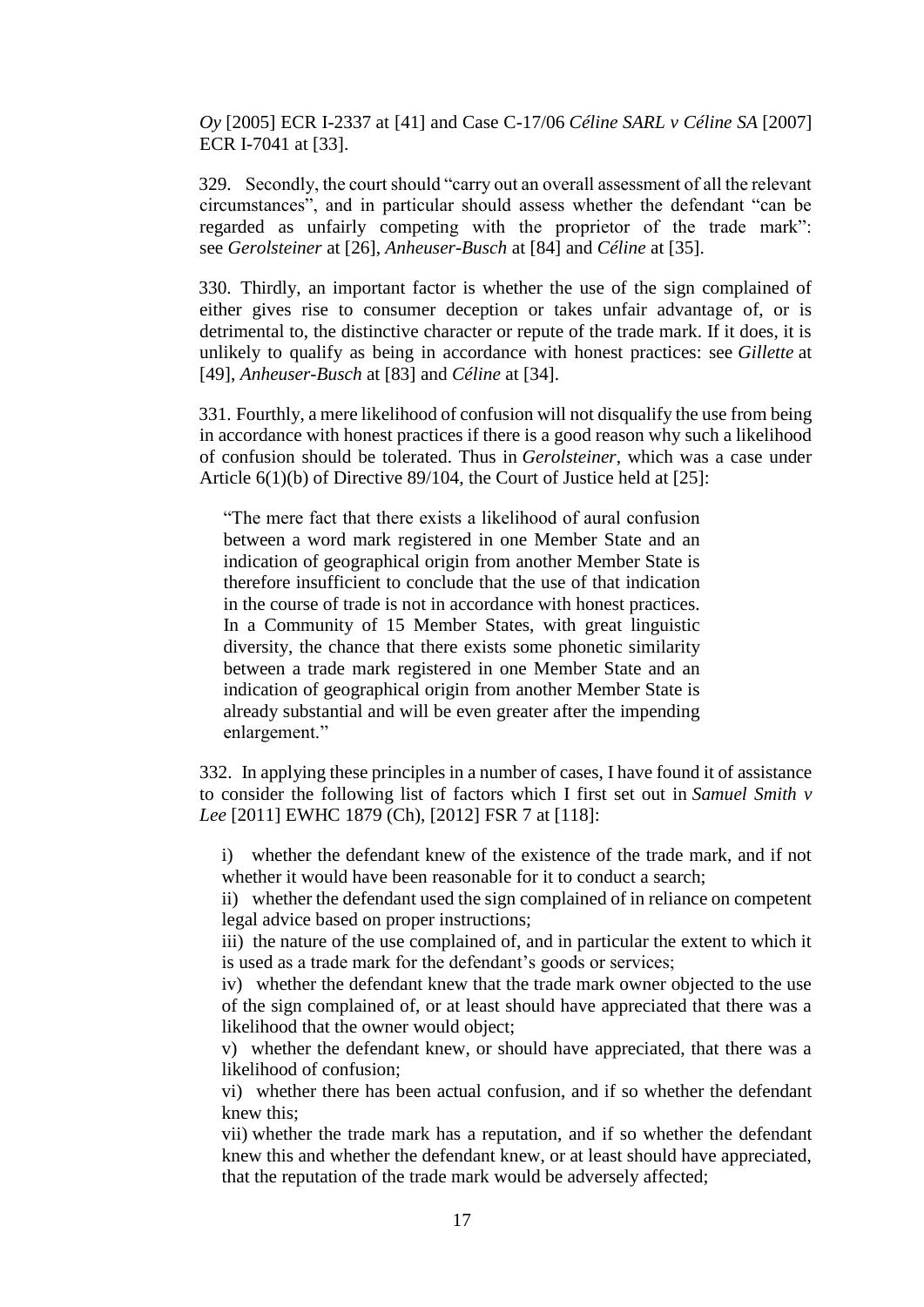viii) whether the defendant's use of the sign complained of interferes with the owner's ability to exploit the trade mark;

ix) whether the defendant has a sufficient justification for using the sign complained of; and

x) the timing of the complaint from the trade mark owner.

333. I do not understand the Court of Appeal to have disapproved of the consideration of these factors, as opposed to the conclusion to be drawn on the facts of the particular case, in *London Taxi* at [95]-[96]. The list of factors set out in *Samuel Smith* is essentially an expanded list of the factors set out by Kitchin LJ (with whom Underhill LJ agreed) in *Maier* at [148]:

"In considering whether a defendant is acting fairly in relation to the legitimate interests of the trade mark proprietor it will be relevant to consider, among other things, whether there exists a likelihood of confusion; whether the trade mark has a reputation; whether the use of the sign complained of takes advantage of or is detrimental to the distinctive character or repute of the trade mark; and whether the possibility of conflict was something which the defendant was thought to have been aware. The national court must carry out an overall assessment of all the circumstances in determine whether the defendant is competing unfairly." "

59. The comments of Lloyd LJ in *Hotel Cipriani Srl v Cipriani (Grosvenor Street) Ltd* [2010] EWCA Civ 110 are also apposite:

> "67 … just as an individual could not justify using a trading name newly adopted which conflicted with a registered trade mark, nor could a company do so, any more than a company could justify trading under a changed corporate name which produced such a conflict, and an individual could not achieve the same by changing his name by deed poll. It seems to me that the explanation for the difference is that using an established trading name may well satisfy the test of honest use, whereas to adopt a new corporate or trading name for a new business which conflicts with an existing registered trade mark is unlikely to do so. That seems to me to be the correct basis for the decision in *Asprey & Garrard*, by which Peter Gibson LJ's observations in paragraphs 43 and 49 can stand together, permitting the possibility of an established trading name which might allow successful use of the defence, whereas a brand new corporate name or trading name would not do so …

> 68.In *Reed Executive plc v Reed Business Information Ltd* [2004] EWCA Civ 159 at paragraph 116(iii) Jacob LJ made much the same point in relation to the name of a newly formed company:

"Any fear that dishonest people might form companies with misleading names so as to take advantage of the defence is easily removed by the use of the proviso - such a deliberate attempt to avail oneself of another's mark would not be an honest practice".

69. That confirms my view that the mischief of a misleading name, whether a corporate name or a trade name, is to be dealt with by reference to the proviso, not by a rigid rule that a trade name cannot be an "own name" for this purpose."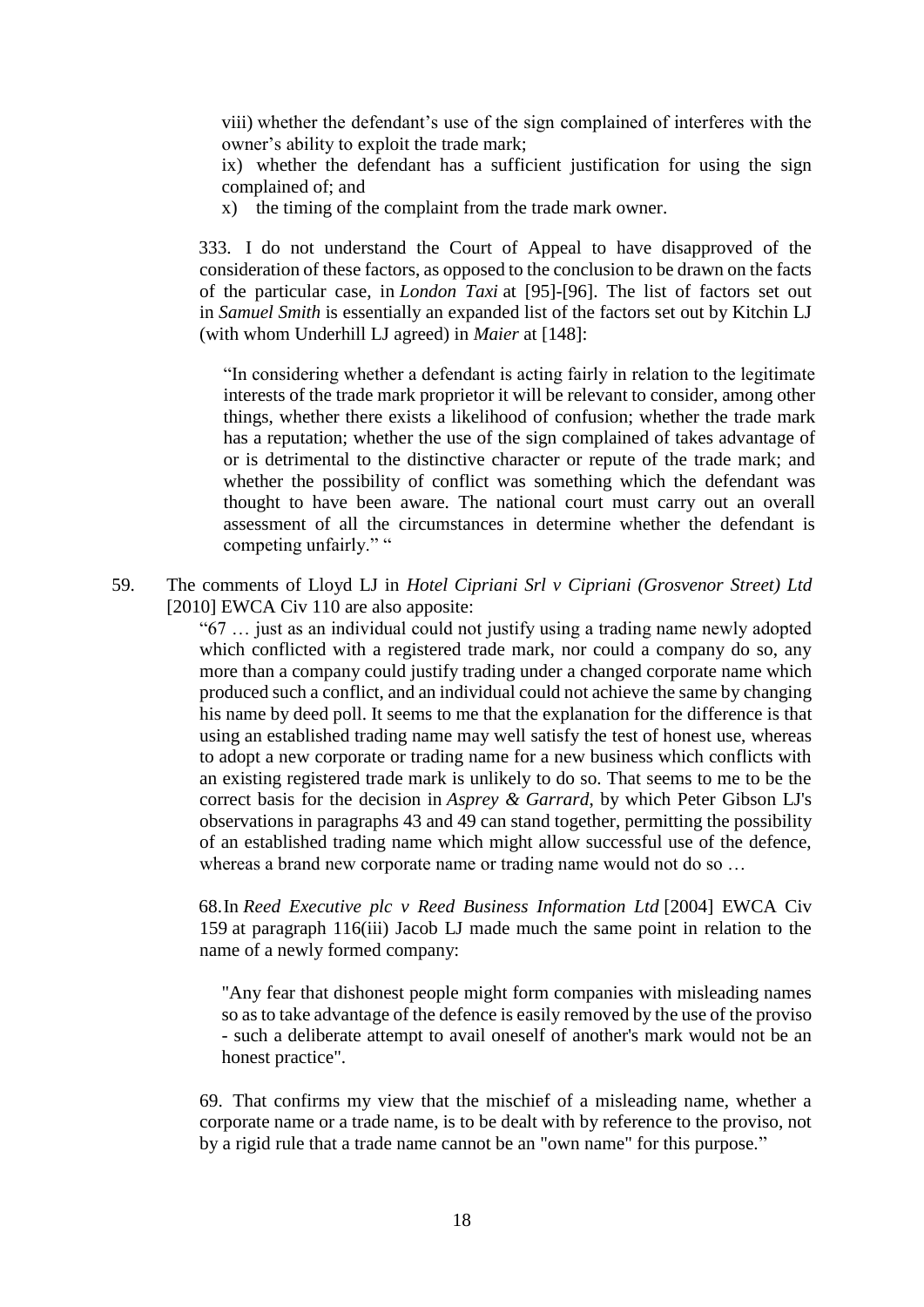- 60. Mr Singh admitted that he chose to use the TWP marks in full knowledge of the Claimant's use of some or all of its Warrior marks. Indeed, in January and again in July 2012 Mr Singh had purchased small quantities of Warrior Blaze capsules from the Claimant. It was not suggested that he had sought advice on the choice of name or been advised that use of the TWP name would not conflict with the Claimant's rights. Mr Singh said that the trade mark application was filed for TWP by a trade mark solicitor, but there was no evidence of any trade mark clearance being done by the Defendants. He gave evidence that in his view the marks would not be confused, but it was not clear whether he had thought about this before the TWP products were launched. I have rejected the Claimant's suggestion that the Defendants changed the TWP packaging to look more like the Claimant's goods, but on the other hand it was not suggested that any steps were taken to distinguish the TWP goods from the Claimant's goods, even after the letter of claim in July 2016.
- 61. Although I have not found that there is evidence of actual confusion, I consider that Mr Singh did not have sufficient justification for using the TWP name for the infringing goods. His previous use of the Warrior name was in a different field, albeit one with some connection to nutritional supplements. He could, in my view, have exploited his stage persona and any goodwill in the field of martial arts or bodybuilding without choosing a trade mark for his products which was so close to the Claimant's marks. Given my conclusions on the likelihood of confusion, had it been necessary to do so I would have found that use of the TWP signs is liable to interfere with the Claimant's ability to exploit its marks.
	- 62. For all those reasons, I consider that the Defendants would not have been able to rely upon the own name defence, even had I found Warrior to be Mr Singh's trade name.

## **The Claimant's claim in passing off**

- 63. It was common ground (based upon '*Pub Squash'* [1981] RPC 429) that the question of whether the Claimant could bring a claim in passing off against the Defendants would depend on whether the Claimant had goodwill in the Warrior marks prior to July/September 2015, when the Defendants started to use the TWP marks in relation to nutritional supplements. This issue therefore turns, again, on the evidence adduced by the Claimant of its trading under the Warrior name.
- 64. In my view, for the reasons which I have set out above, the Claimant's evidence was wholly inadequate to prove that it had goodwill in any Warrior names by July/September 2015. I am fortified in that conclusion by the concession made by the Claimant's attorney at the end of the trial that the Claimant had not proved that Warrior Supplements was a mark with a reputation by the same date. I therefore reject the Claimant's claim based upon passing off.

#### **Is Mr Gardner jointly liable for the acts of the Fourth Defendant?**

65. The Fourth Defendant admitted having sold goods bearing the TWP marks. Mr Gardner was alleged in rather general terms to be the sole director and the controlling mind of the Fourth Defendant, and to have acted pursuant to a common design (presumably with the Fourth Defendant) and to have actively co-operated to bring about the acts of infringement. The Defendants pleaded in response that there is no principle of law that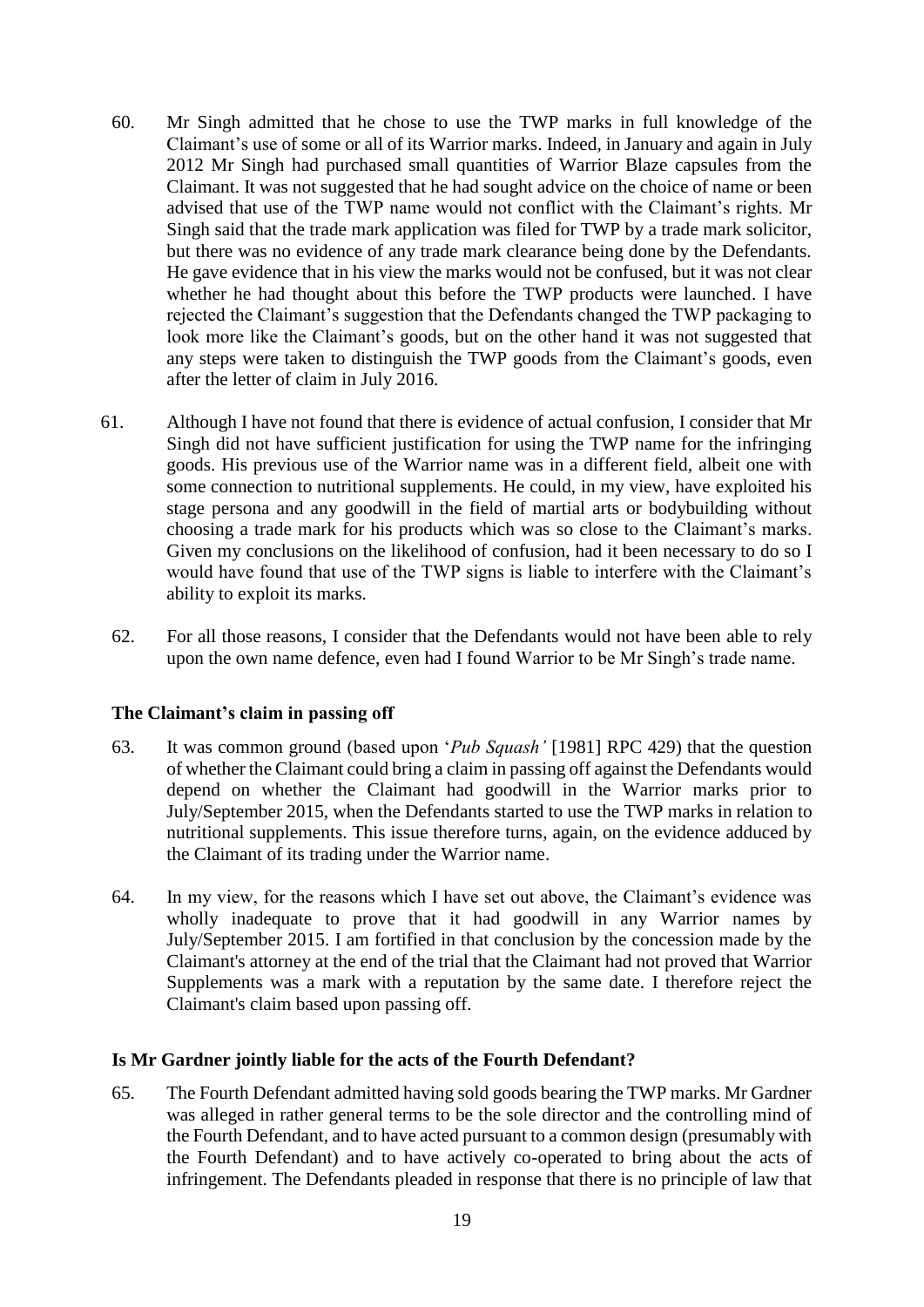a director must be liable for the acts of a company of which he is the director, and that point was accepted in the Reply, with reference to *Sea Shepherd UK v Fish & Fish Ltd*  [2015] UKSC 10; [2015] AC 1229 and *Grenade (UK) Limited v Grenade Energy Limited and Another* [2016] EWHC 877 (IPEC). The Issue identified at the CMC was solely whether Mr Gardner was jointly liable for the acts of the Fourth Defendant.

66. The Claimant relied upon two decisions of HHJ Hacon as indicating that in this case an evidential burden lay upon Mr Gardner to show that he was not jointly liable for the acts of the Fourth Defendant, as its sole director and shareholder. In *Grenade* (supra) a decision of HHJ Hacon, he said:

> "22. I should add that the most up to date summary of the law in relation to joint tortfeasance is to be found in the judgment of the Supreme Court in [Sea Shepherd](https://login.westlaw.co.uk/maf/wluk/app/document?src=doc&linktype=ref&context=25&crumb-action=replace&docguid=ID3F366D0C29411E493ECA464000DD684)  [UK v Fish & Fish Ltd \[2015\] UKSC 10; \[2015\] AC 1229.](https://login.westlaw.co.uk/maf/wluk/app/document?src=doc&linktype=ref&context=25&crumb-action=replace&docguid=ID3F366D0C29411E493ECA464000DD684) I attempted a very short summary of the key criteria for joint tortfeasance identified by Lord Sumption in *[Sea Shepherd](https://login.westlaw.co.uk/maf/wluk/app/document?src=doc&linktype=ref&context=25&crumb-action=replace&docguid=ID3F366D0C29411E493ECA464000DD684)* in my judgment in *[Vertical Leisure Ltd v Poleplus Ltd](https://login.westlaw.co.uk/maf/wluk/app/document?src=doc&linktype=ref&context=25&crumb-action=replace&docguid=IFA593AB0D6F911E4A766A63C383408F0)* [2015] [EWHC 841 \(IPEC\),](https://login.westlaw.co.uk/maf/wluk/app/document?src=doc&linktype=ref&context=25&crumb-action=replace&docguid=IFA593AB0D6F911E4A766A63C383408F0) where I said this at paragraph 66:

"I interpret this to mean that in order to fix an alleged joint tortfeasor with liability, it must be shown both that he actively co-operated to bring about the act of the primary tortfeasor and also that he intended that his co-operation would help to bring about that act (the act found to be tortious)."

23 Mr Chawla is both the sole director and sole shareholder of the first defendant. As Mr Sampson put it, he is a one-man company. In my view, this raises an evidential presumption that all acts done by the first defendant were done at the instigation of Mr Chawla alone. In effect, he was under an evidential burden to show why, contrary to what one might expect, the acts complained of were not initiated and controlled by him.

24 In fact, in Mr Chawla's pleadings and in his evidence, he has not identified anybody else who was, on his account, responsible for the acts complained of. Therefore, to my mind, there can be no real doubt that Mr Chawla was indeed the sole instigator and controller of those acts. I therefore take the view that he procured the acts complained of or, to put it another way, he actively cooperated with his company to bring about the infringements of community trademarks and passing off, that he intended his cooperation would bring about those acts and that there is no real prospect of Mr Chawla establishing to the contrary at trial."

# 67. Similarly, in *The Zockoll Group Limited v Mr Handy Limited and Ors* [2018] EWHC 324 (IPEC), HHJ Hacon held:

"19. As I said, in *[Grenade](https://login.westlaw.co.uk/maf/wluk/app/document?src=doc&linktype=ref&context=25&crumb-action=replace&docguid=IA2AC0330E79A11E5B6269571A24150A0)*, where an allegation of joint tortfeasance is raised against an individual who is the sole shareholder and director of the company, in effect there is evidential burden on the person to explain why the court should not assume that he or she personally carried out the acts of the company which are complained of in the proceedings. In this instance, I had the opportunity to ask Mr Grainger whether any other person took any significant role in the running of the first to third defendants. He said very fairly that while he took advice, including professional advice, from others about the running of the companies, the buck stopped with him, and that he took all significant decisions. That being so, it seems to me that Mr Grainger is liable as a joint tortfeasor."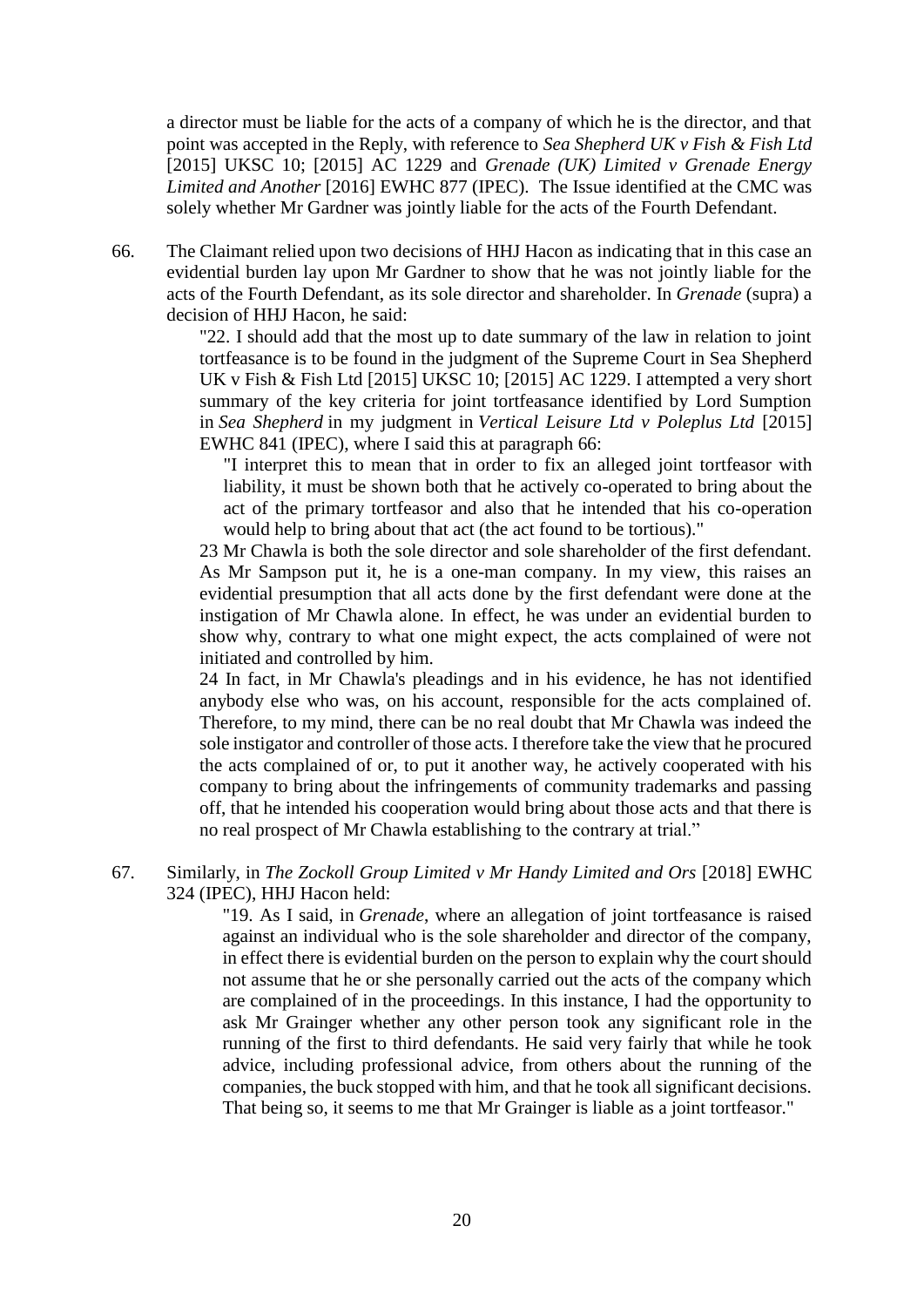- 68. Those cases were followed and applied by Mr David Stone, sitting as a Deputy IPEC judge, in *Mei Fields Designs Ltd v Saffron Cards and Gifts Ltd* [2018] [EWHC 1332](https://login.westlaw.co.uk/maf/wluk/app/document?src=doc&linktype=ref&context=12&crumb-action=replace&docguid=I3F5BB190698911E8AE3F83F2566B4478)  [\(IPEC\),](https://login.westlaw.co.uk/maf/wluk/app/document?src=doc&linktype=ref&context=12&crumb-action=replace&docguid=I3F5BB190698911E8AE3F83F2566B4478) a judgment handed down on the first day of this trial.
- 69. The question of when such an evidential burden arises had, in the meantime, been considered by Birss J in *Federation International de L'Automobile v Gator Sports Ltd*  [2017] EWHC 3620 (Ch). On the facts of that case, Birss J held (with emphasis added):

"19 I now turn to deal with the personal liability of Mr Dubov. The claimant's case is that Mr Dubov is liable as a joint tortfeasor, either for procuring the acts of infringement of the corporate defendants or under the principle of common design. The way the claimant articulated its case in its skeleton argument and the authorities that were relied on were focused on the common design principle rather than on procuring, and in my judgment this is not the place to examine whether there is any difference between these two principles, and I will also focus on common design.

20 The relevant authority is *Fish & Fish Ltd v Sea Shepherd UK* [2015] AC 1229 in the Supreme Court. In that case the Supreme Court justices agreed about the legal principles to be applied, although they did not agree about the outcome of the case on the facts. Lord Toulson, Lord Sumption and Lord Neuberger each discussed the legal principles, and at paragraph 61 Lord Neuberger explained that he did not detect any significant difference between his analysis and the rather fuller analyses in the judgments of Lords Sumption and Toulson. Mr Zweck submitted that the key principles to be drawn from *[Sea Shepherd](https://login.westlaw.co.uk/maf/wluk/app/document?src=doc&linktype=ref&context=17&crumb-action=replace&docguid=ID3F366D0C29411E493ECA464000DD684)* are: first, that joint tortfeasance is a question of accessory liability for the tortious acts of the primary tortfeasor and that, second, in order to establish the accessory's liability, the claimant must prove first that the defendant must have assisted in the commission of an act by the primary tortfeasor; and second, that the assistance must have been pursuant to a common design on the part of the defendant and the primary tortfeasor that the act be committed; and third, that the act must constitute a tort against the claimant. This is derived from paragraph 57 of the judgment of Lord Neuberger, and Mr Zweck submits that Lord Sumption formulated the test in substantially identical terms at paragraph 37 and that Lord Toulson at paragraph 21 formulated a nearly identical test albeit he divided the points into two rather than three.

21 I accept Mr Zweck's submission and do not propose to elaborate any further on the test for joint liability itself, but I will highlight the following further points:

(1) It is important to remember that mere assistance or facilitation of a tort will not do. It is clear that a common design is required as well.

(2) That assistance must have at least some substance in the sense of not being de minimis or trivial, but assuming something more than truly trivial has taken place, a low degree of assistance is better dealt with in assessing the relative contributions for liability rather than as a justification for escaping liability altogether.

(3) *MCA Records Inc v Charly Records Ltd* [2002] FSR 26 is an important authority on the position of directors being held jointly liable for torts committed by the company. I refer to paragraphs 49 to 52 of the judgment of Chadwick LJ, and I have them well in mind.

22 The claimant also relied on the judgment of HHJ Hacon in *Grenade (UK) Ltd v Grenade Energy Ltd and another* [2016] EWHC 877 (IPEC) and submitted in their main skeleton that in the context of a company with a single director, an evidential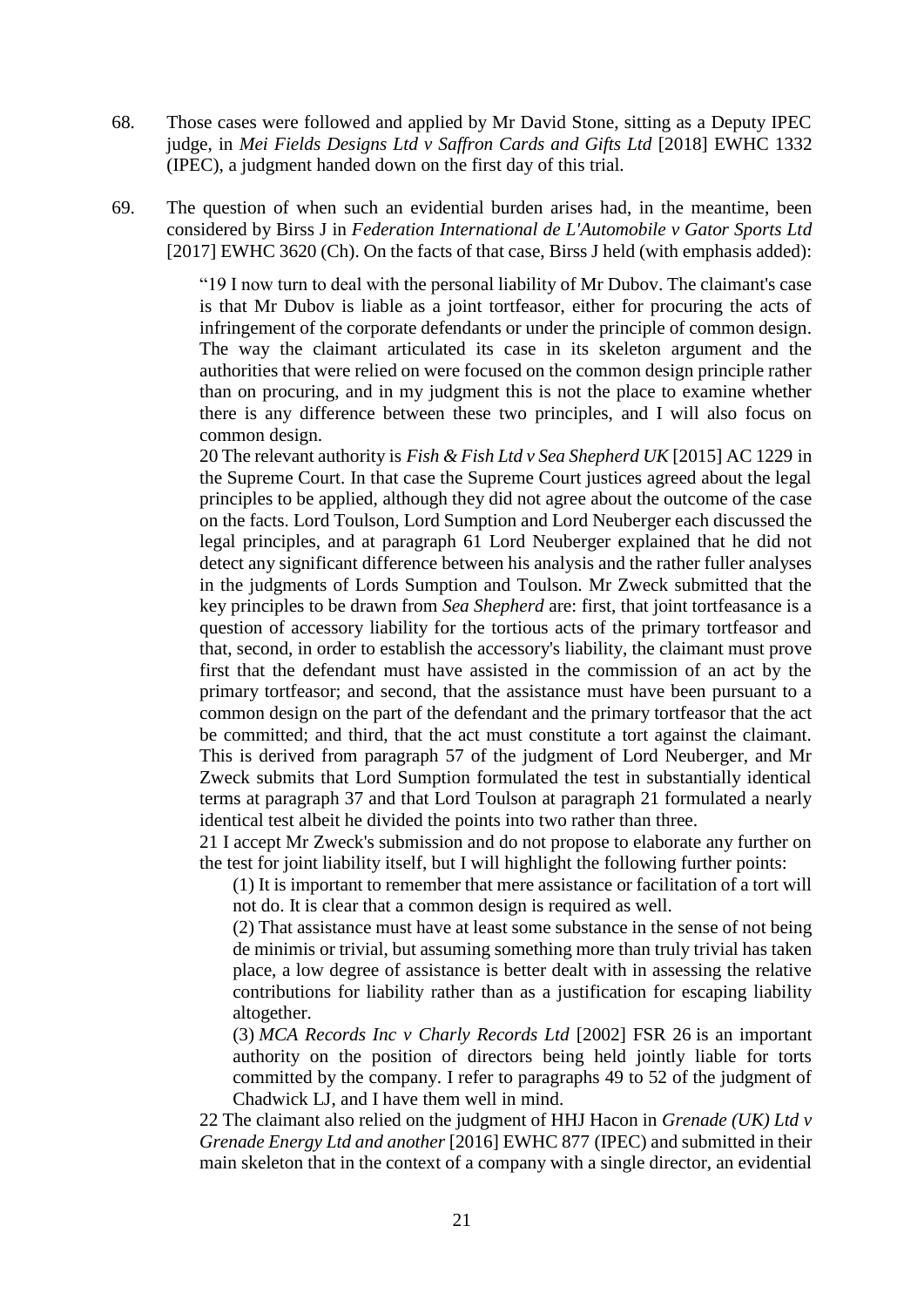presumption will arise that the company's decisions were taken by that director absent evidence to the contrary, and so the director will bear the evidential burden to disprove joint liability on the *Sea Shepherd* principles for torts committed by the company. So the claimant's case was put on the basis that the fact that Mr Dubov was the sole director for all three companies, always for the third defendant and after Mr Marshall left at the end of 2013 for the first and second defendants, that raised an evidential onus and put the evidential burden on Mr Dubov to prove he was not personally liable for the torts committed by the companies.

23 If *Grenade v Grenade* went as far as the claimant's submission suggested, then I would respectfully disagree with it. The simple fact that a company has a single director, irrespective of what other individuals might be involved in the company, cannot and should not in my judgment be taken to raise an evidential burden on that director to disprove allegations of personal liability. However, it is plain in my judgment that HHJ Hacon's decision in *Grenade* does not go that far at all. It was not concerned simply with whether a company had a sole director. It was a case in which the company had a sole director and sole shareholder, the same person, and was described by the judge as a "one-man company" (paragraph 23), by which I understand him to mean a company with no employees or any other individuals involved at all. The only human being involved at all seems to have been an individual, Mr Chawla. In that case the judge held that there therefore arose an evidential presumption that all the acts done by the company were done at the instigation of Mr Chawla alone and that he was under an evidential burden to show why, contrary to what one might expect, the acts complained of were not initiated or controlled by him.

24 On the facts of the case before me, it is clear that there is more than one shareholder in relation to the first and second defendants. Moreover, even after the period where Mr Dubov was the sole director for all three companies, it is manifest that other individuals have been involved. The chronological bundles contain references to an individual called Tom, and one can infer that it is the same Tom McKay I have mentioned already, although it is never stated as such. Another individual involved and mentioned in Mr Dubov's evidence is a Ms Ozkutayli. I should say there is no reference to the other individual named in the defence (Ivan Jordan) anywhere in the evidence to which I have had my attention drawn.

25 In my judgment the relevant companies in the case before me are not companies for which the expression "one-man company" used by HHJ Hacon would apply. That means it is not necessary for me to examine whether *Grenade* is right on its own facts. I also note that the copy of the judgment available does not include the particulars of joint tortfeasance which are relied on (see paragraph 15), and so it is not entirely clear what the detailed facts in that case were. However, coming to the case before me, since these companies are not one-man companies, the evidential presumption held to apply by the ratio of *Grenade* does not apply. In my judgment the mere fact that Mr Dubov was the sole director of all three companies for the material period and a major shareholder in two and sole shareholder in the third do not shift on their own the evidential burden to Mr Dubov to prove that he is not liable as a joint tortfeasor. I will approach the remainder of this issue on the basis that the claimant bears the legal and evidential onus of proof."

70. Mr Gardner accepted that he is the sole director of the Fourth Defendant, and (indirectly) the sole shareholder too, but both he and Mr Singh gave evidence that the Fourth Defendant is not a 'one-man company.' It has management and buying teams,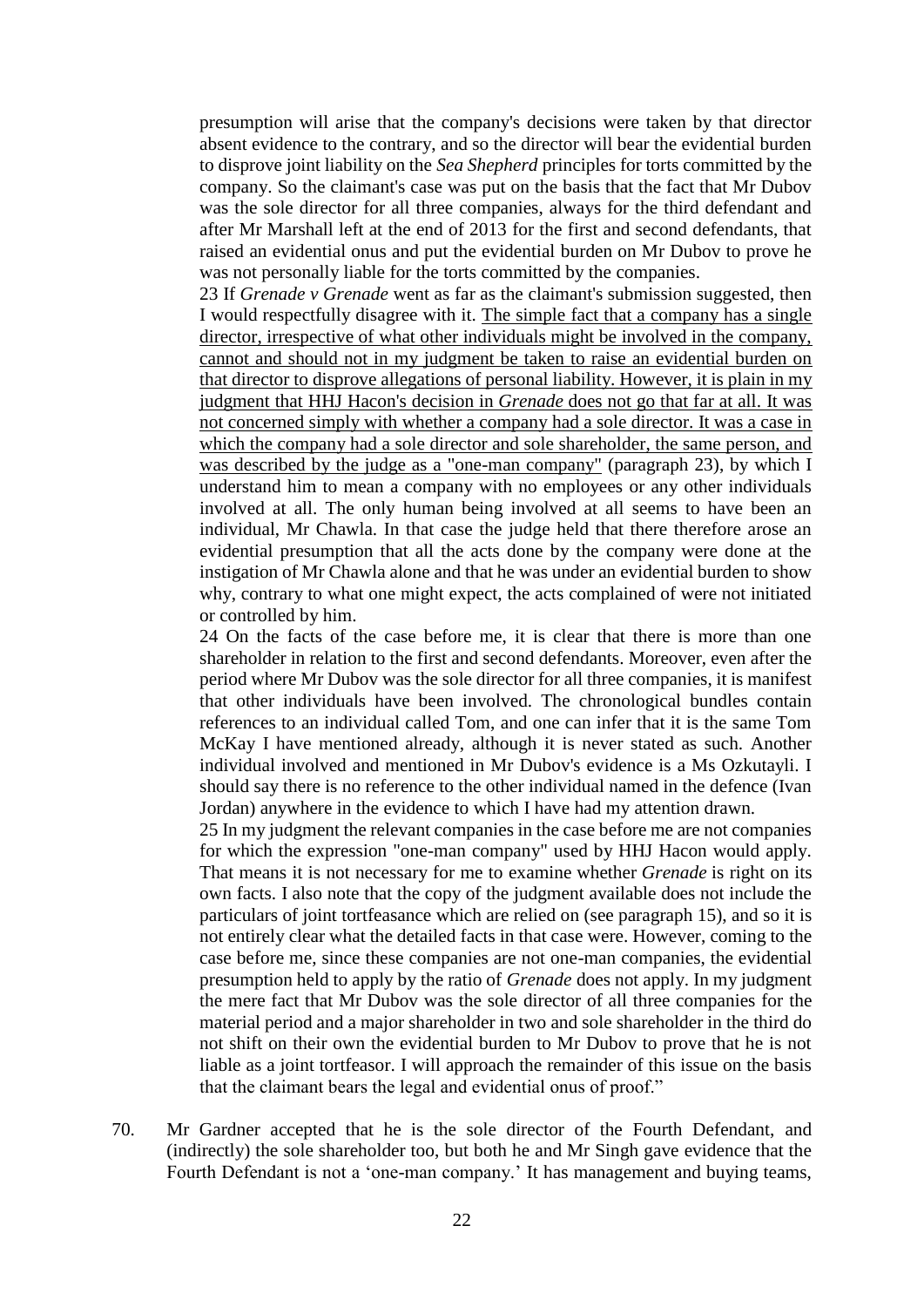and other more junior staff. Mr Gardner's evidence was that the decision to stock TWP products was made by the management and buying team, and all he had done was to effect the introduction to Mr Singh. Mr Singh confirmed that he had dealt with various members of staff, after Mr Gardner recommended him to them. In the light [23] of Birss J's judgment in *Gator Sports*, it is my view that there was no evidential burden upon Mr Gardner to disprove the general allegation of personal liability made by the Claimant.

71. Following the trial, Mr Wood provided some additional submissions, relying upon *Mei Fields Designs.* He submitted that the latter case showed that an evidential burden lay upon Mr Gardner whether or not the company in question was a "one-man company." That does not seem to me to be the import of *Mei Fields Designs,* in which I note that *Gator Sports* was not cited*.* It is clear from the judgment that Mr Stone found the sole director liable for the infringements because he had been directly responsible for them; although the company had staff, the final decision lay with the director. He said:

> "119 In my judgment, as a sole director and sole shareholder with self-professed responsibility for the business, the shift in evidential burden set out in *Grenade* is engaged here. The facts of this case differ from those in *Grenade* and in *Zockoll*. In *Grenade*, Mr Chawla, the second defendant, was said to be a "one-man company". It does not appear from that judgment that the corporate defendant had any employees. The position is less clear from the report of the decision in *Zockoll*, but what is clear from *Zockoll* is that "the buck stopped with [the fourth defendant], and that he took all significant decisions". In my judgment, that finding is at one with the present facts, and Mr Steele's own evidence." (emphasis added)

- 72. The facts of *Mei Fields Designs* were, therefore, significantly different from both *Gator Sports* and this case, because of the director's admitted involvement in the infringements. The Claimant pleaded no more than Mr Gardner's position as sole director and shareholder and led no evidence to show that Mr Gardner had personally taken any decisions relating to the Fourth Defendant's dealings with TWP products. Mr Gardner was cross-examined as to his direct involvement with the infringing acts but confirmed what he had said in his witness statement as to the extent of his involvement with the infringements by the company. His lack of involvement in the Fourth Defendant's infringements was confirmed by Mr Singh's evidence.
- 73. In the circumstances, it seems to me that the burden fell upon the Claimant rather than upon Mr Gardner to prove that he had acted pursuant to a common design with the Fourth Defendant. The Claimant failed to discharge that burden. I reject the allegation of joint tortfeasorship.

# **The Counterclaim**

74. The issues arising from the Counterclaim fall into two parts. The Defendants alleged that the Claimant's trade mark registrations were invalid because the marks had been registered despite Mr Singh's earlier unregistered rights in the Warrior name used alone or as an independently distinctive element of 'Dan 'Warrior' Singh. Such rights were claimed in relation to fitness and bodybuilding, including goods used by people for increasing fitness or muscle bulk. The Defendants also claimed that the Claimant was passing off its goods as those of Mr Singh or as goods connected with Mr Singh.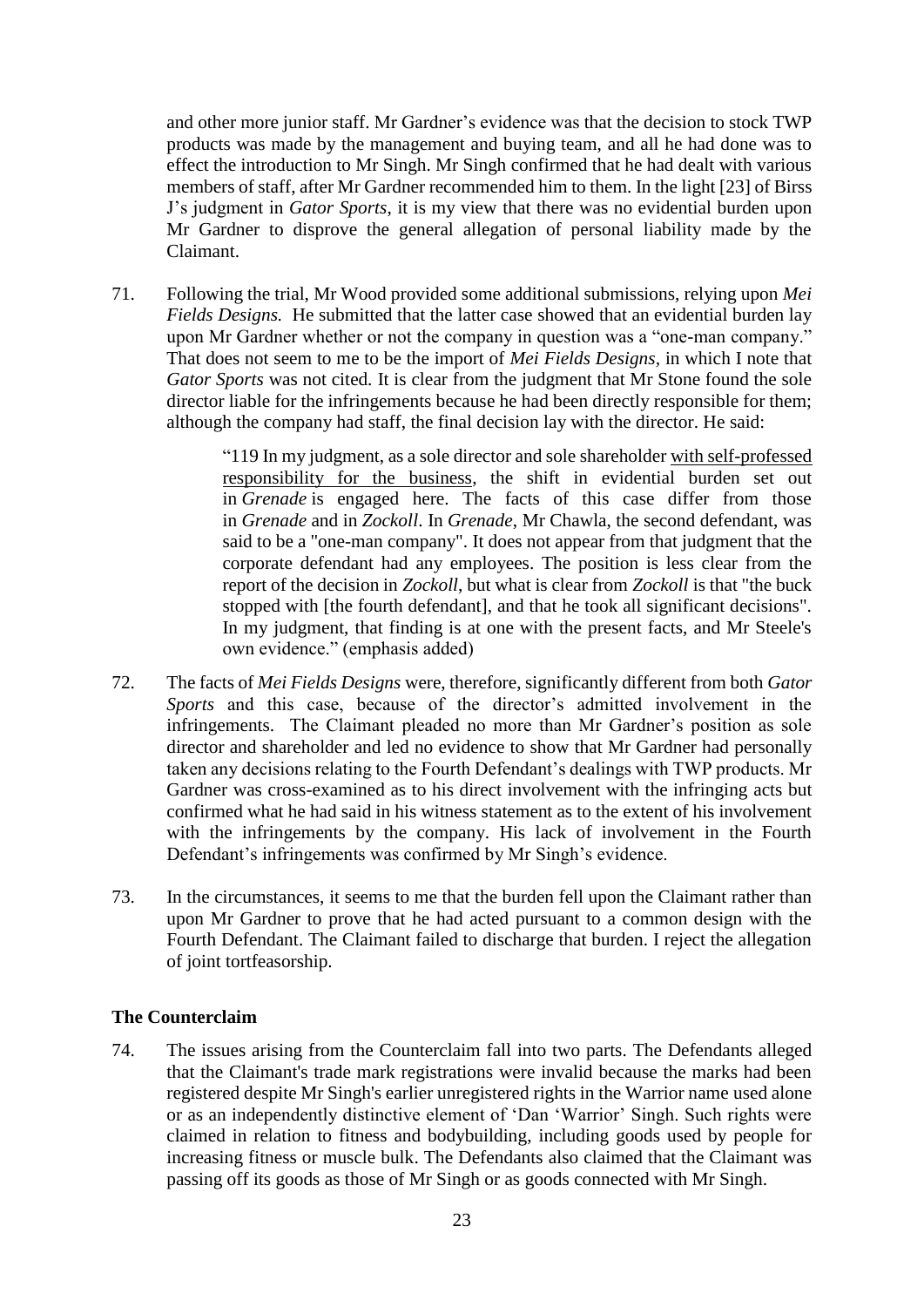- 75. Those questions must be tested as at the date when the Claimant started to make use of the various Warrior marks in about November 2010. At that date, Mr Singh had completed his appearances as Warrior in Gladiators and had carried out some of the other promotional activities which I describe above. I am satisfied that Mr Singh believes that he is known to those in the fitness/bodybuilding milieu as Warrior or Dan Warrior Singh. However, his evidence falls some way short of proving that, and in particular of proving that he was known as Warrior before November 2010. I am not satisfied that any reputation which he acquired through appearing on the TV show would have led to him having goodwill in the name Warrior for fitness and bodybuilding. The evidence of Mr Singh trading (for instance, providing promotional services) under the Warrior name was sketchy, with limited examples of the kinds of activities relied upon and little documentary support for them. It was hard to identify many acts done before November 2010. Moreover, Mr Singh produced no evidence at all as to of the scale of any such business or his earnings or turnover from work which he had done under the name Warrior, whether before or after November 2010.
- 76. In the circumstances, I do not consider that Mr Singh has proved that he had goodwill in the name Warrior prior to November 2010, for fitness or bodybuilding, nor was use of any of the marks liable to be prevented, as at their filing dates, by Mr Singh by virtue of the law of passing off. The counterclaim fails.
- 77. In case I am wrong on that point, I should record my view that there is another difficulty in the Defendants' reliance on the alleged earlier goodwill. In order to make their case based on passing off the Defendants would have to show that the Claimant's use of its Warrior marks would have amounted to a misrepresentation that the goods so marked were those of Mr Singh or were connected in the course of trade with Mr Singh. However, in cross-examination Mr Singh said that he would have had no reason to complain to the Claimant about its use of Warrior because what they were doing had no meaning with regard to his career. In my judgment that view reflects the reality that Mr Singh had some renown as a star of Gladiators but had not by the relevant date acquired goodwill likely to be affected by use of the Claimant's marks in relation to nutritional supplements.

## **Conclusion**

- 78. For all these reasons, the claim succeeds under section 10(2). I find that the marks Warrior and Warrior Supplements were infringed by the Second, Third and Fourth Defendants. The counterclaim fails. I will hear counsel on the appropriate form of order, which must take into account the Claimant's late abandonment of the claim under section 10(3).
- 79. Lastly, I apologise to the parties for the delay in handing down this judgment.